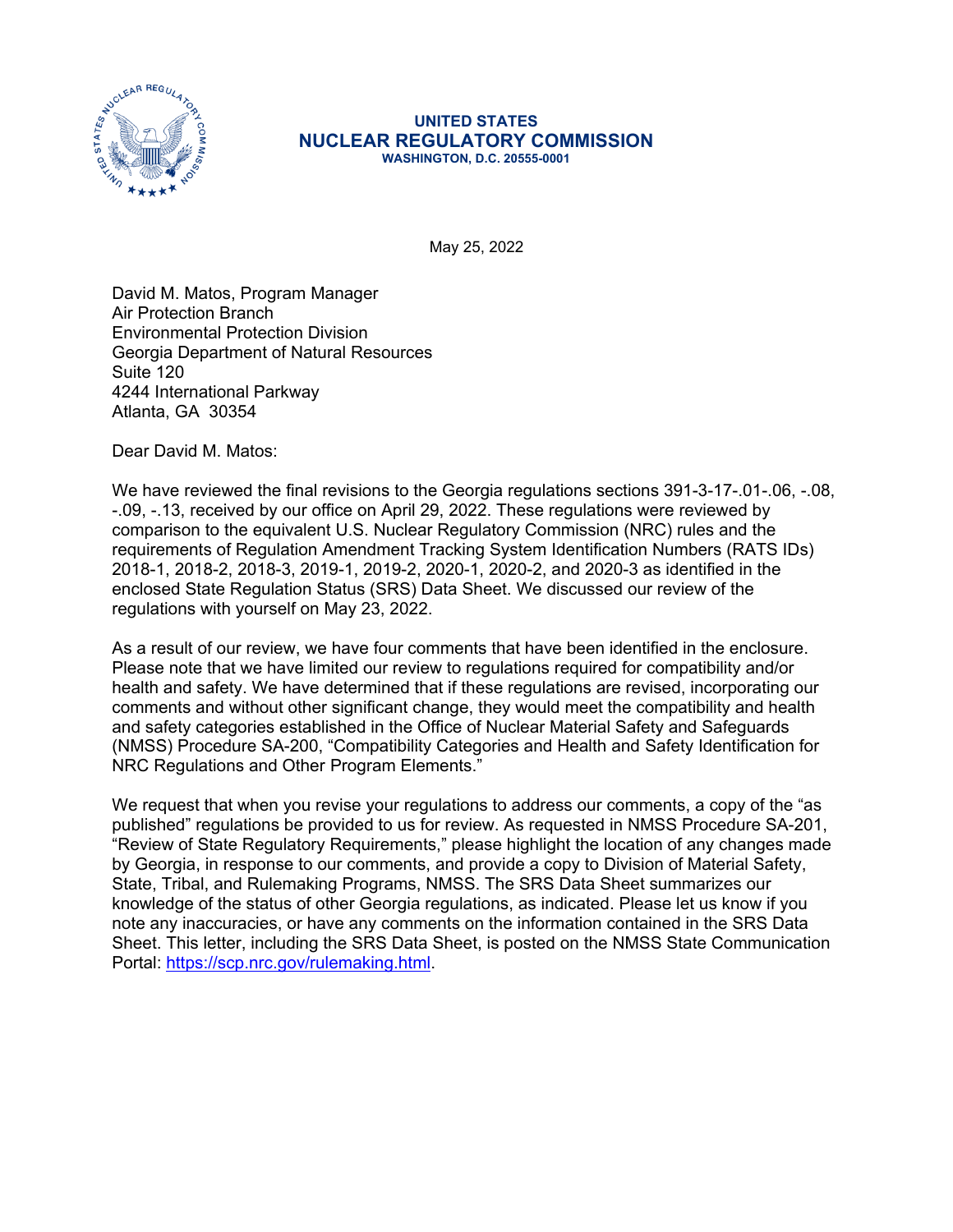If you have any questions regarding the comments, the compatibility and health and safety categories, or any of the NRC regulations used in the review, please contact Michelle Beardsley, State Regulation Review Coordinator, at 301-415-0275 ([Michelle.Beardsley@nrc.gov](mailto:Michelle.Beardsley@nrc.gov)) or Huda Akhavannik at 301-415-5253

([huda.akhavannik@nrc.gov](mailto:huda.akhavannik@nrc.gov)).

Sincerely, Signed by Anderson, Brian on 05/25/22

Brian Anderson, Chief State Agreement and Liaison Programs Branch Division of Materials Safety, Security, State and Tribal Programs Office of Nuclear Material Safety and Safeguards

Enclosures:

1. Compatibility Comments

2. Georgia SRS Data Sheet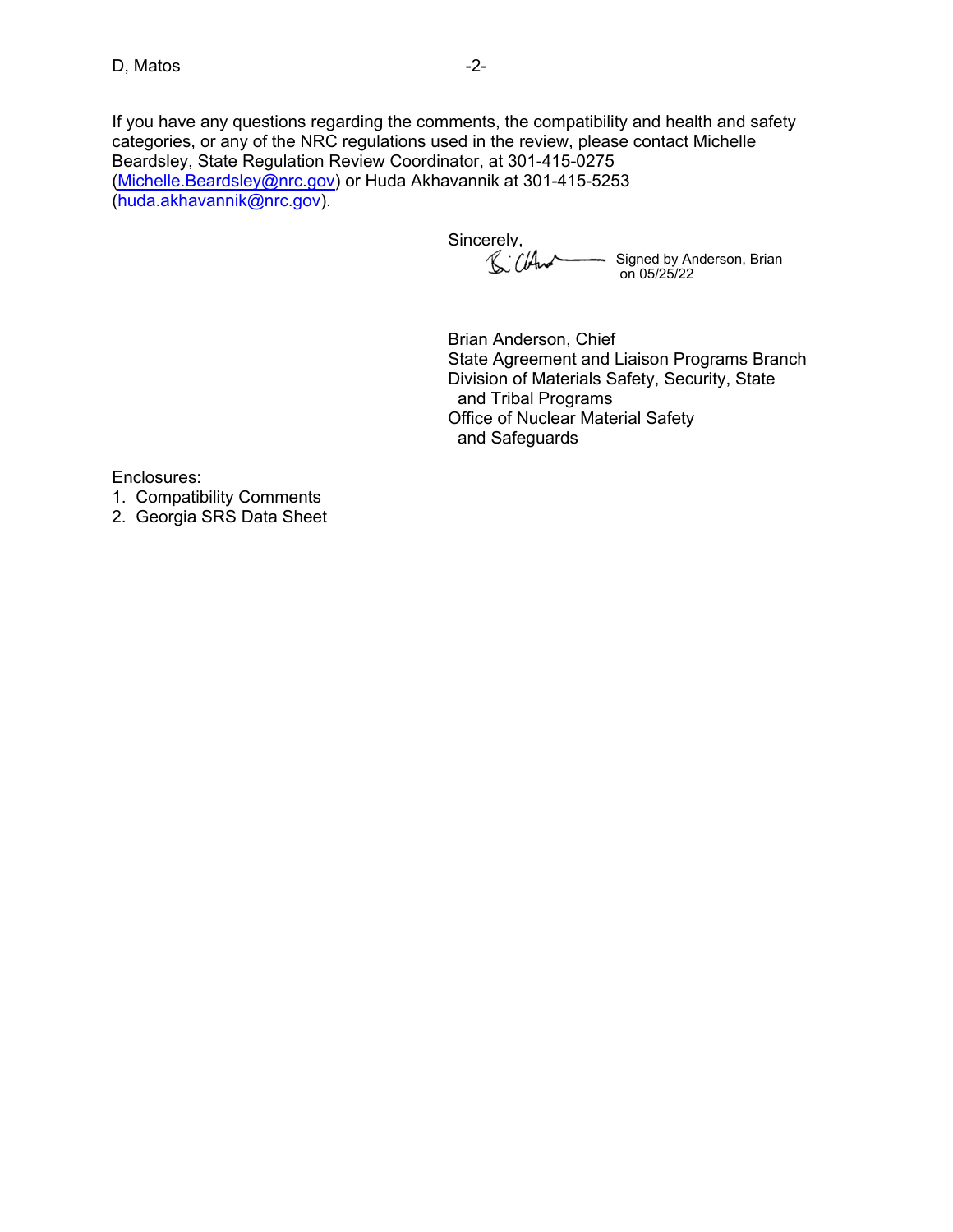## **COMPATIBILITY COMMENTS ON GEORGIA FINAL REGULATIONS**

|                | <b>STATE SECTION</b>                    | <b>NRC SECTION</b> | <b>RATS ID</b>   | <b>CATEGORY</b> | <b>SUBJECT and COMMENTS</b>                                                                                                                                                                                                                                                                                                                                                                                                                                                                           |
|----------------|-----------------------------------------|--------------------|------------------|-----------------|-------------------------------------------------------------------------------------------------------------------------------------------------------------------------------------------------------------------------------------------------------------------------------------------------------------------------------------------------------------------------------------------------------------------------------------------------------------------------------------------------------|
| 1              | $391 - 3 - 17 -$<br>$.13(1)$ and<br>(3) | 37.23(b)(2)        | 2018-3<br>2019-1 | B               | <b>Access authorization program</b><br>requirements<br>Georgia needs to add "10 CFR<br>37.23(b)(2)" to section 391-3-17-<br>.13(6) in order to provide their mailing<br>address information for licensees<br>submitting the oath and affirmation<br>certifications to their agency.<br>Georgia needs to make the change<br>indicated above to meet the<br><b>Compatibility Category B designation</b><br>assigned to 10 CFR 37.23(b)(2).                                                              |
| $\overline{2}$ | $391 - 3 - 17 -$<br>.09(5)(c)           | 36.55              | 2020-1           | H&S             | <b>Personnel monitoring</b><br>Section 391-3-17-.09(5)(c)(1) of<br>Georgia's regulations omits the<br>following provision as stated in 10<br>CFR 36.55(a): "All personnel<br>dosimeters must be evaluated at least<br>quarterly or promptly after<br>replacement, whichever is more<br>frequent."<br>Georgia needs to add the provision<br>indicated above in section 391-3-17-<br>$.09(5)(c)(1)(a)$ to meet the<br><b>Compatibility Category H&amp;S</b><br>designation assigned to 10 CFR<br>36.55. |
| 3              | 391-3-17-<br>.03(12)(f)                 | 20.1906(d)         | 2020-3           | H&S             | Procedures for receiving and<br>opening packages<br>10 CFR 20.1906(d)(2) requires<br>notification when, "external radiation<br>levels exceed the limits of §71.47 of<br>this chapter." 10 CFR 20.1906(d) also<br>requires notification to the NRC<br>Headquarters Operations Center.                                                                                                                                                                                                                  |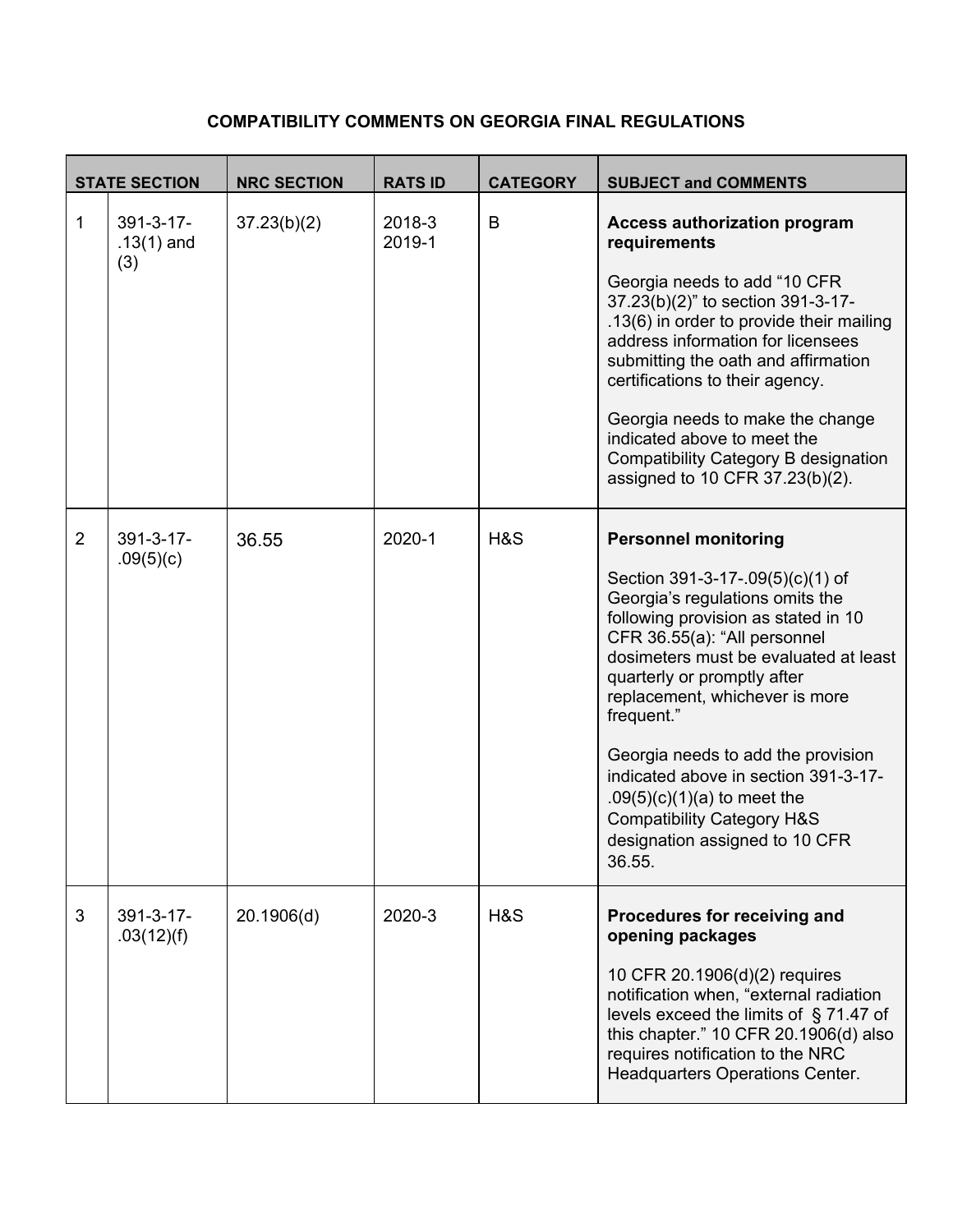| <b>STATE SECTION</b> |                             | <b>NRC SECTION</b>                                                                  | <b>RATS ID</b> | <b>CATEGORY</b> | <b>SUBJECT and COMMENTS</b>                                                                                                                                                                                                                                                                                                                                                                                                                                                                                                                                                                                                                                           |
|----------------------|-----------------------------|-------------------------------------------------------------------------------------|----------------|-----------------|-----------------------------------------------------------------------------------------------------------------------------------------------------------------------------------------------------------------------------------------------------------------------------------------------------------------------------------------------------------------------------------------------------------------------------------------------------------------------------------------------------------------------------------------------------------------------------------------------------------------------------------------------------------------------|
|                      |                             |                                                                                     |                |                 | Georgia's regulations do not include<br>notification to the NRC Headquarters<br>Operations Center and also<br>references Section 391-3-17-<br>$.06(16)(j)$ which is equivalent to only<br>$71.47(a)$ .<br>Georgia needs to change Section<br>391-3-17-.03(12)(f) to include<br>notification to the NRC Headquarters<br>Operations Center. Georgia also<br>needs to change Section 391-3-17-<br>.03 $(12)(f)(4)(ii)$ to reference Section<br>391-3-17-.06(14) instead of Section<br>391-3-17-.06(16)(j).<br>Georgai needs to make the changes<br>indicated above to meet the<br><b>Compatibility Category H&amp;S</b><br>designation assigned to 10 CFR<br>20.1906(d). |
| 4                    | $391 - 3 - 17 -$<br>.03(15) | 20.2201(a)(2)<br>(ii)<br>20.2202(d)(2)<br>30.50(c)(1)<br>40.60(c)(1)<br>70.50(c)(1) | 2020-3         | C               | Reports of theft or loss of licensed<br>material<br><b>Reporting Requirements</b><br>10 CFR 20.2201(a)(2)(ii),<br>$20.2202(d)(2)$ , $30.50(c)(1)$ ,<br>$40.60(c)(1)$ , and $70.50(c)(1)$ all<br>require notification to the NRC<br>Headquarters Operations Center.<br>Georgia's regulations do not include<br>notification to the NRC Headquarters<br><b>Operations Center.</b><br>Georgia needs to change Section<br>391-3-17-.03(15) to include<br>notification to the NRC Headquarters<br>Operations Center in addition to<br>notification to the Division to meet the<br>Compatibility Category C designation<br>assigned to these regulations.                   |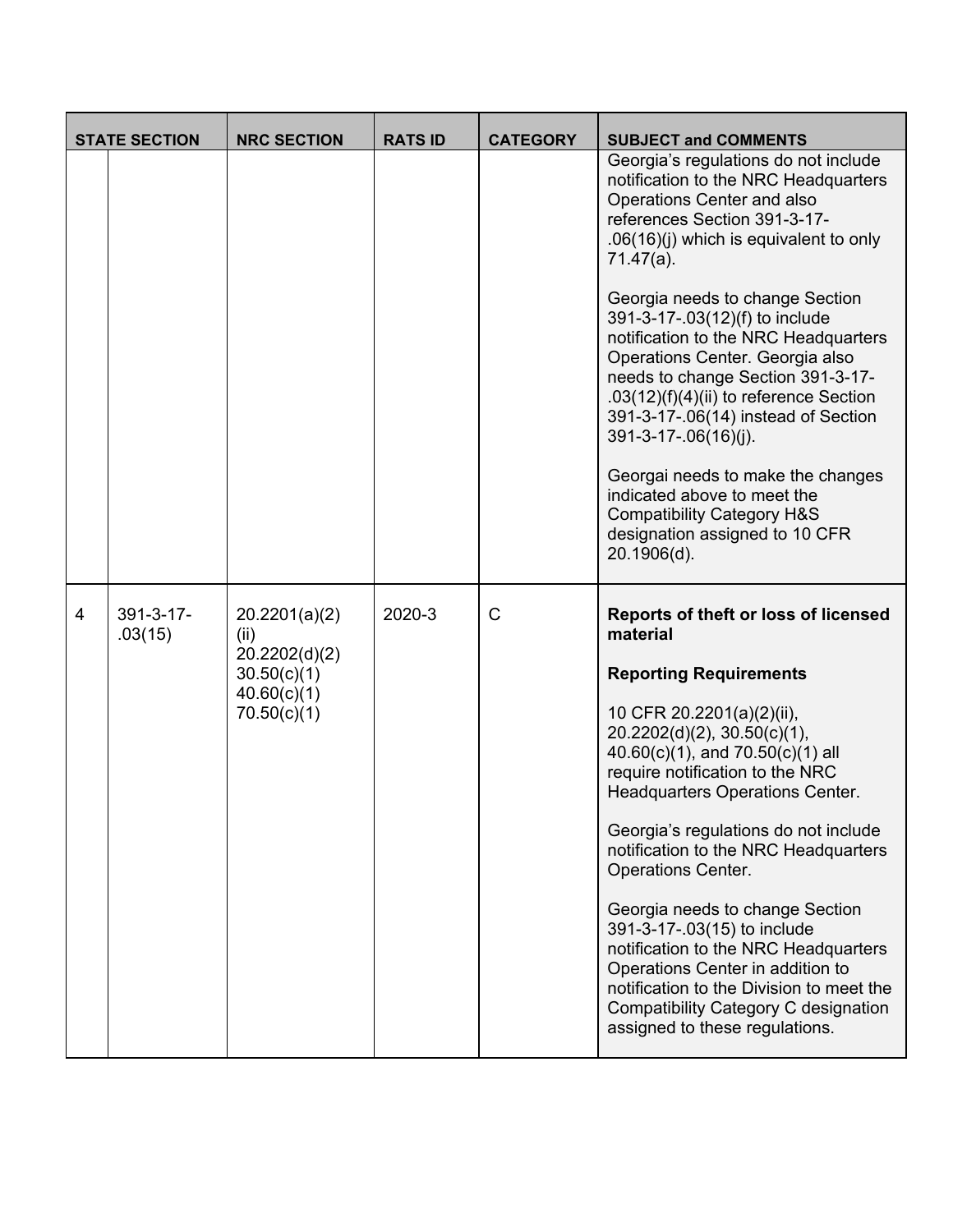## **STATE REGULATION STATUS**

 $\overline{\phantom{0}}$ 

 $\overline{\phantom{a}}$ 

 $\blacksquare$ 

**State: Georgia Tracking Ticket Number: 22-36 Date: May 25, 2023**

| [8 amendment(s) reviewed identified by a $*$ at the |
|-----------------------------------------------------|
| beginning of the equivalent NRC requirement.]       |
|                                                     |

| <b>RATS ID</b> | <b>NRC Chronology Identification</b>                                                                                                                         | Date Due for<br><b>State Adoption</b> | Incoming<br><b>Letter</b> | Outgoing<br>Package                      | <b>Notes</b>                                                                  |
|----------------|--------------------------------------------------------------------------------------------------------------------------------------------------------------|---------------------------------------|---------------------------|------------------------------------------|-------------------------------------------------------------------------------|
| 1991-1         | Safety Requirements for Radiographic Equipment<br>Part 34<br>55 FR 843<br>(Superceded by 1997-5)                                                             | 01/10/1994                            | Final                     | 05/22/1991                               | Georgia has adopted Final<br>Regulations equivalent to RATS ID:<br>1997-5.    |
| 1991-2         | <b>ASNT Certification of Radiographers</b><br>Part 34<br>56 FR 11504<br>(Superceded by 1997-5)                                                               | none                                  | <b>Not Required</b>       | <b>Not Required</b>                      | Georgia has adopted Final<br>Regulations equivalent to RATS ID:<br>1997-5.    |
| 1991-3         | <b>Standards for Protection Against Radiation</b><br>Part 20<br>56 FR 23360; 56 FR 61352; 57 FR 38588; 57 FR<br>57877; 58 FR 67657; 59 FR 41641; 60 FR 20183 | 01/01/1994                            | Final                     | No Comments<br>01/27/1998                |                                                                               |
| 1991-4         | Notification of Incidents<br>Parts 20, 30, 31, 34, 39, 40 and 70<br>56 FR 64980                                                                              | 10/15/1994                            | Final<br>ML13364A243      | No Comments<br>02/20/2014<br>ML13364A230 |                                                                               |
| 1992-1         | Quality Management Program and<br>Misadministrations<br>Part 35<br>56 FR 34104<br>(Superceded by 2002-2)                                                     | 01/27/1995                            | Final                     | 03/16/1994                               | Georgia has adopted Final<br>Regulations equivalent to RATS ID:<br>$2002 - 2$ |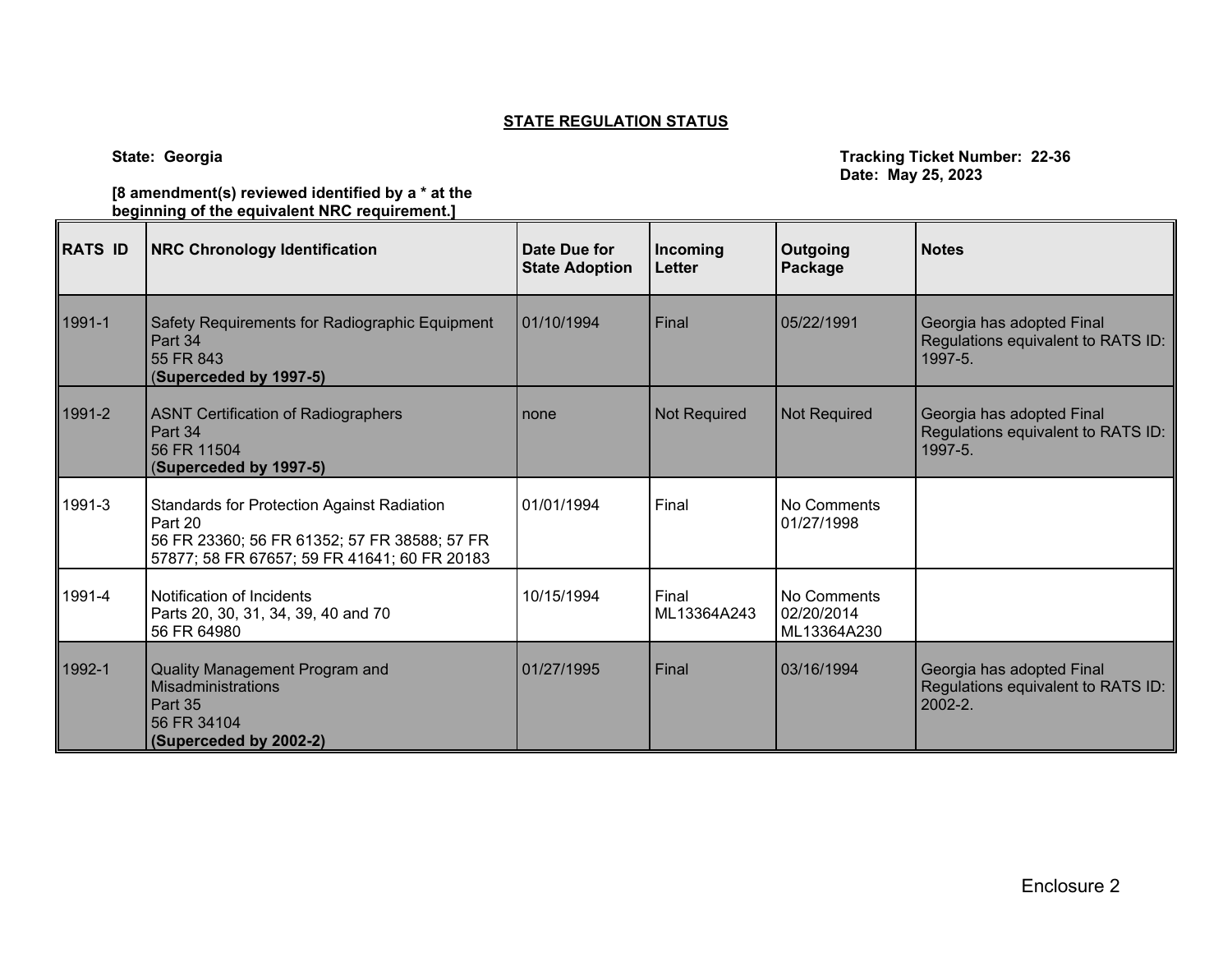| <b>RATS ID</b> | <b>NRC Chronology Identification</b>                                                                                                                      | <b>Date Due for</b><br><b>State Adoption</b> | Incoming<br><b>Letter</b>   | Outgoing<br>Package       | <b>Notes</b>                                                                                 |
|----------------|-----------------------------------------------------------------------------------------------------------------------------------------------------------|----------------------------------------------|-----------------------------|---------------------------|----------------------------------------------------------------------------------------------|
| 1992-2         | Eliminating the Recordkeeping Requirements<br>for Departures from Manufacturer's Instructions<br>Parts 30 and 35<br>57 FR 45566                           | none                                         | Not Required                | <b>Not Required</b>       | These regulation changes are not<br>required to be adopted for purposes<br>of Compatibility. |
| 1993-1         | Decommissioning Recordkeeping and License<br>Termination: Documentation Additions [Restricted<br>areas and spill sites]<br>Parts 30 and 40<br>58 FR 39628 | 10/25/1996                                   | Final                       | 03/16/1994                |                                                                                              |
| 1993-2         | Licensing and Radiation Safety Requirements for<br>Irradiators<br>Part 36<br>58 FR 7715                                                                   | 07/01/1996                                   | Final                       | 03/16/1994                |                                                                                              |
| 1993-3         | Definition of Land Disposal and Waste Site QA<br>Program<br>Part 61<br>58 FR 33886                                                                        | 07/22/1996                                   | Not Applicable <sup>i</sup> | Not Applicable            | Georgia does not have any<br>licensees subject to these<br>regulations (See SECY-95-112)     |
| 1994-1         | Self-Guarantee as an Additional Financial<br>Mechanism<br>Parts 30, 40 and 70<br>58 FR 68726; 59 FR 1618                                                  | none                                         | Final                       | No Comments<br>09/25/1998 | These regulation changes are not<br>required to be adopted for purposes<br>of Compatibility. |
| 1994-2         | Uranium Mill Tailings Regulations: Conforming<br><b>NRC Requirements to EPA Standards</b><br>Part 40<br>59 FR 28220                                       | 07/01/1997                                   | Not Applicable              | Not Applicable            | Georgia does not have authority to<br>regulate this material under its<br>Agreement.         |
| 1994-3         | Timeliness in Decommissioning Material Facilities<br>Parts 30, 40 and 70<br>59 FR 36026                                                                   | 08/15/1997                                   | Final                       | No Comments<br>09/25/1998 |                                                                                              |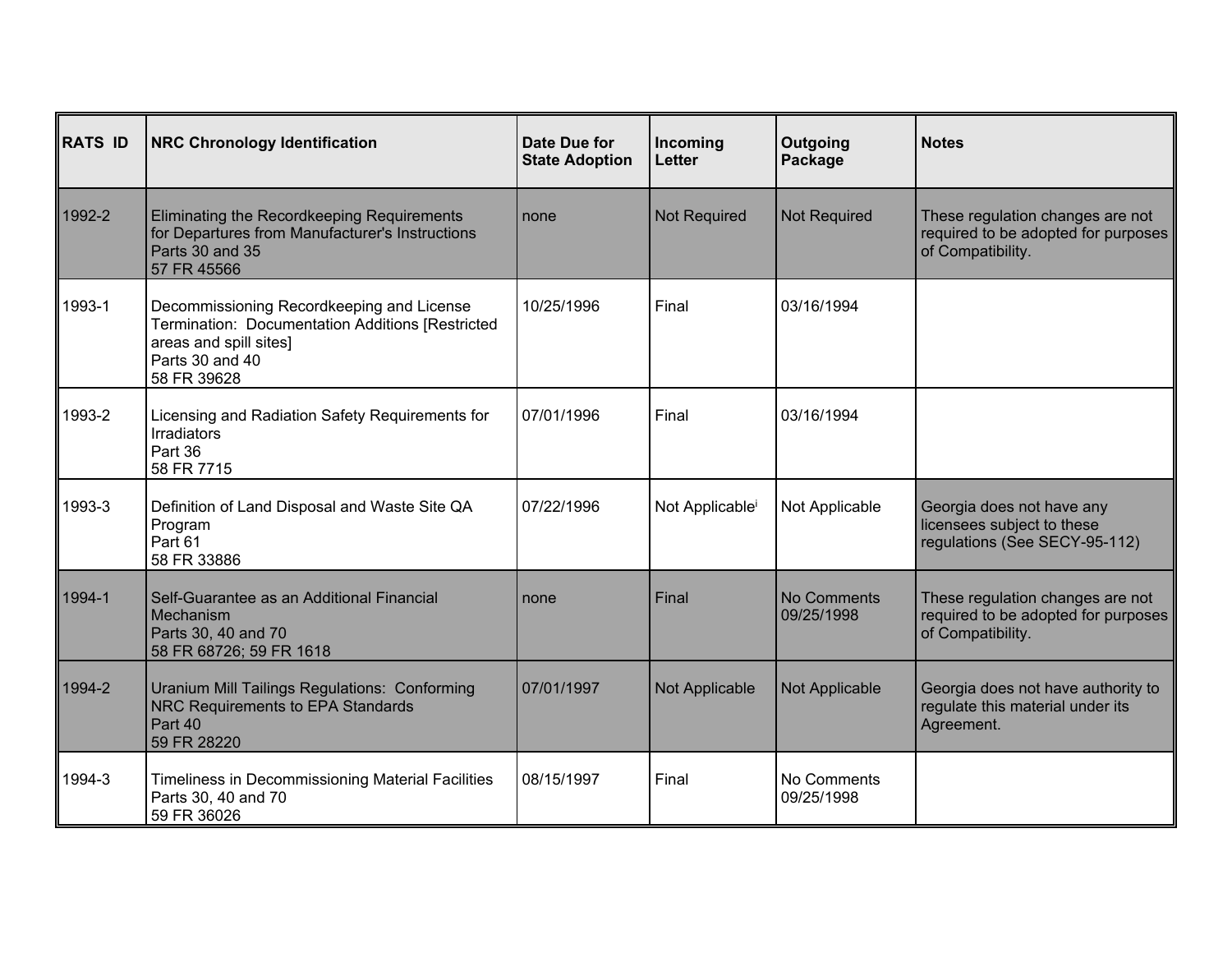| <b>RATS ID</b> | <b>NRC Chronology Identification</b>                                                                                                                              | Date Due for<br><b>State Adoption</b> | Incoming<br>Letter | Outgoing<br>Package       | <b>Notes</b> |
|----------------|-------------------------------------------------------------------------------------------------------------------------------------------------------------------|---------------------------------------|--------------------|---------------------------|--------------|
| 1995-1         | Preparation, Transfer for Commercial Distribution,<br>and Use of Byproduct Material for Medical Use<br>Parts 30, 32 and 35<br>59 FR 61767; 59 FR 65243; 60 FR 322 | 01/01/1998                            | Final              | No Comments<br>09/25/1998 |              |
| 1995-2         | Frequency of Medical Examinations for Use of<br><b>Respiratory Protection Equipment</b><br>Part 20<br>60 FR 7900                                                  | 03/13/1998                            | Final              | No Comments<br>09/25/1998 |              |
| 1995-3         | Low-Level Waste Shipment Manifest Information<br>and Reporting<br>Parts 20 and 61<br>60 FR 15649; 60 FR 25983                                                     | 03/01/1998                            | Final              | No Comments<br>09/25/1998 |              |
| 1995-4         | Performance Requirements for Radiography<br>Equipment<br>Part 34<br>60 FR 28323<br>(Superceded by 1997-5)                                                         | 06/30/1998                            | Final              | No Comments<br>03/16/1994 |              |
| 1995-5         | Radiation Protection Requirements: Amended<br>Definitions and Criteria<br>Parts 19 and 20<br>60 FR 36038                                                          | 08/14/1998                            | Final              | No Comments<br>09/25/1998 |              |
| 1995-6         | <b>Clarification of Decommissioning Funding</b><br>Requirements<br>Parts 30, 40 and 70<br>60 FR 38235                                                             | 11/24/1998                            | Final              | No Comments<br>09/25/1998 |              |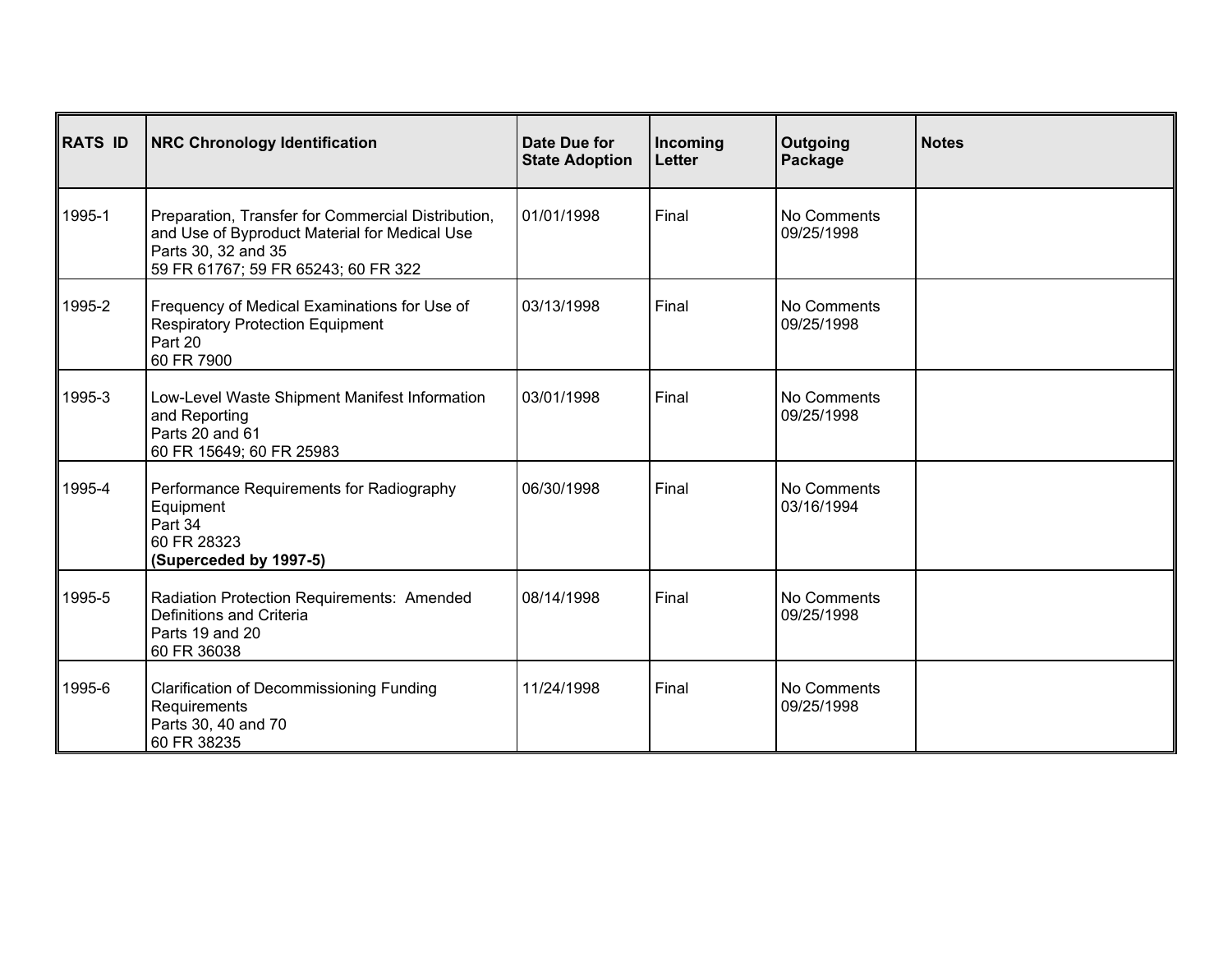| <b>RATS ID</b> | <b>NRC Chronology Identification</b>                                                                                                                          | Date Due for<br><b>State Adoption</b> | Incoming<br><b>Letter</b> | Outgoing<br>Package                      | <b>Notes</b>                                                                                 |
|----------------|---------------------------------------------------------------------------------------------------------------------------------------------------------------|---------------------------------------|---------------------------|------------------------------------------|----------------------------------------------------------------------------------------------|
| 1995-7         | l Medical Administration of Radiation and Radioactive I 10/20/1998<br><b>Materials</b><br>Parts 20 and 35<br>60 FR 48623<br>(Superceded by 2002-2 and 2005-2) |                                       | Final                     | No Comments<br>09/25/1998                | Georgia has adopted Final<br>Regulations equivalent to RATS<br>IDs: 2002-2 and 2005-2.       |
| 1996-1         | Compatibility with the International Atomic Energy<br>Agency<br>Part 71<br>60 FR 50248; 61 FR 28724<br>(Superceded by 2004-1)                                 | 04/01/1999                            | Final                     | No Comments<br>09/25/1998                | Georgia has adopted Final<br>Regulations equivalent to RATS ID:<br>$2004 - 1$ .              |
| 1996-2         | One Time Extension of Certain Byproduct, Source<br>and Special Nuclear Materials Licenses<br>Parts 30, 40 and 70<br>61 FR 1109                                | 02/15/1999                            | <b>Not Required</b>       | <b>Not Required</b>                      | These regulation changes are not<br>required to be adopted for purposes<br>of Compatibility. |
| 1996-3         | <b>Termination or Transfer of Licensed Activities:</b><br>Record keeping Requirements<br>Parts 20, 30, 40, 61 and 70<br>61 FR 24669                           | 06/17/1999                            | Final<br>ML021540172      | No Comments<br>06/26/2002<br>ML021790295 |                                                                                              |
| 1997-1         | Resolution of Dual Regulation of Airborne Effluents<br>of Radioactive Materials; Clean Air Act<br>Part 20<br>61 FR 65120                                      | 01/9/2000                             | Final<br>ML021540172      | No Comments<br>06/26/2002<br>ML021790295 |                                                                                              |
| 1997-2         | Recognition of Agreement State Licenses in Areas<br>Under Exclusive Federal Jurisdiction Within an<br><b>Agreement State</b><br>Part 150<br>62 FR 1662        | 02/27/2000                            | Final<br>ML021540172      | No Comments<br>06/26/2002<br>ML021790295 |                                                                                              |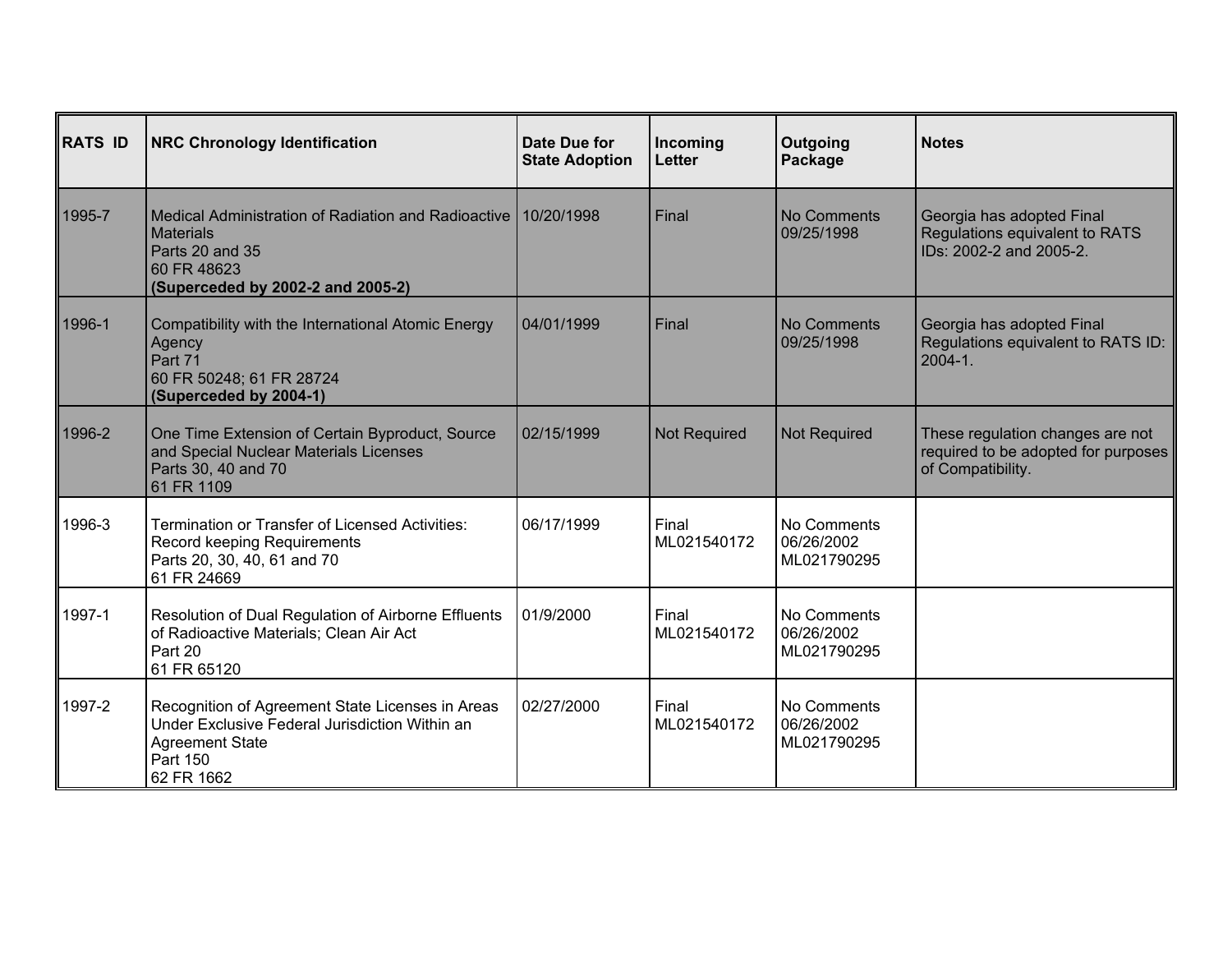| <b>RATS ID</b> | <b>NRC Chronology Identification</b>                                                                                                                         | Date Due for<br><b>State Adoption</b> | Incoming<br><b>Letter</b> | Outgoing<br>Package                      | <b>Notes</b>                                                                                                  |
|----------------|--------------------------------------------------------------------------------------------------------------------------------------------------------------|---------------------------------------|---------------------------|------------------------------------------|---------------------------------------------------------------------------------------------------------------|
| 1997-3         | Criteria for the Release of Individuals Administered<br>Radioactive Material<br>Parts 20 and 35<br>62 FR 4120                                                | 05/29/2000                            | Final<br>ML021540172      | No Comments<br>06/26/2002<br>ML021790295 |                                                                                                               |
| 1997-4         | <b>Fissile Material Shipments and Exemptions</b><br>Part 71<br>62 FR 5907<br>(Superceded by 2004-1)                                                          | 02/10/2000                            | <b>Not Required</b>       | <b>Not Required</b>                      | These regulation changes are not<br>required to be adopted for purposes<br>of Compatibility. (See STP-97-078) |
| 1997-5         | Licenses for Industrial Radiography and Radiation<br>Safety Requirements for Industrial Radiography<br>Operations<br>Parts 30, 34, 71 and 150<br>62 FR 28947 | 06/27/2000                            | Final<br>ML021540172      | No Comments<br>06/26/2002<br>ML021790295 |                                                                                                               |
| 1997-6         | Radiological Criteria for License Termination<br>Parts 20, 30, 40 and 70<br>62 FR 39057                                                                      | 08/20/2000                            | Final<br>ML021540172      | No Comments<br>06/26/2002<br>ML021790295 |                                                                                                               |
| 1997-7         | Exempt Distribution of a Radioactive Drug<br>Containing One Micro curie of Carbon-14 Urea<br>Part 30<br>62 FR 63634                                          | 01/02/2001                            | Final<br>ML021540172      | No Comments<br>06/26/2002<br>ML021790295 |                                                                                                               |
| 1998-1         | Deliberate Misconduct by Unlicensed Persons<br>Parts 30, 40, 61, 70, 71 and 150<br>63 FR 1890; 63 FR 13773                                                   | 02/12/2001                            | Final<br>ML021540172      | No Comments<br>06/26/2002<br>ML021790295 |                                                                                                               |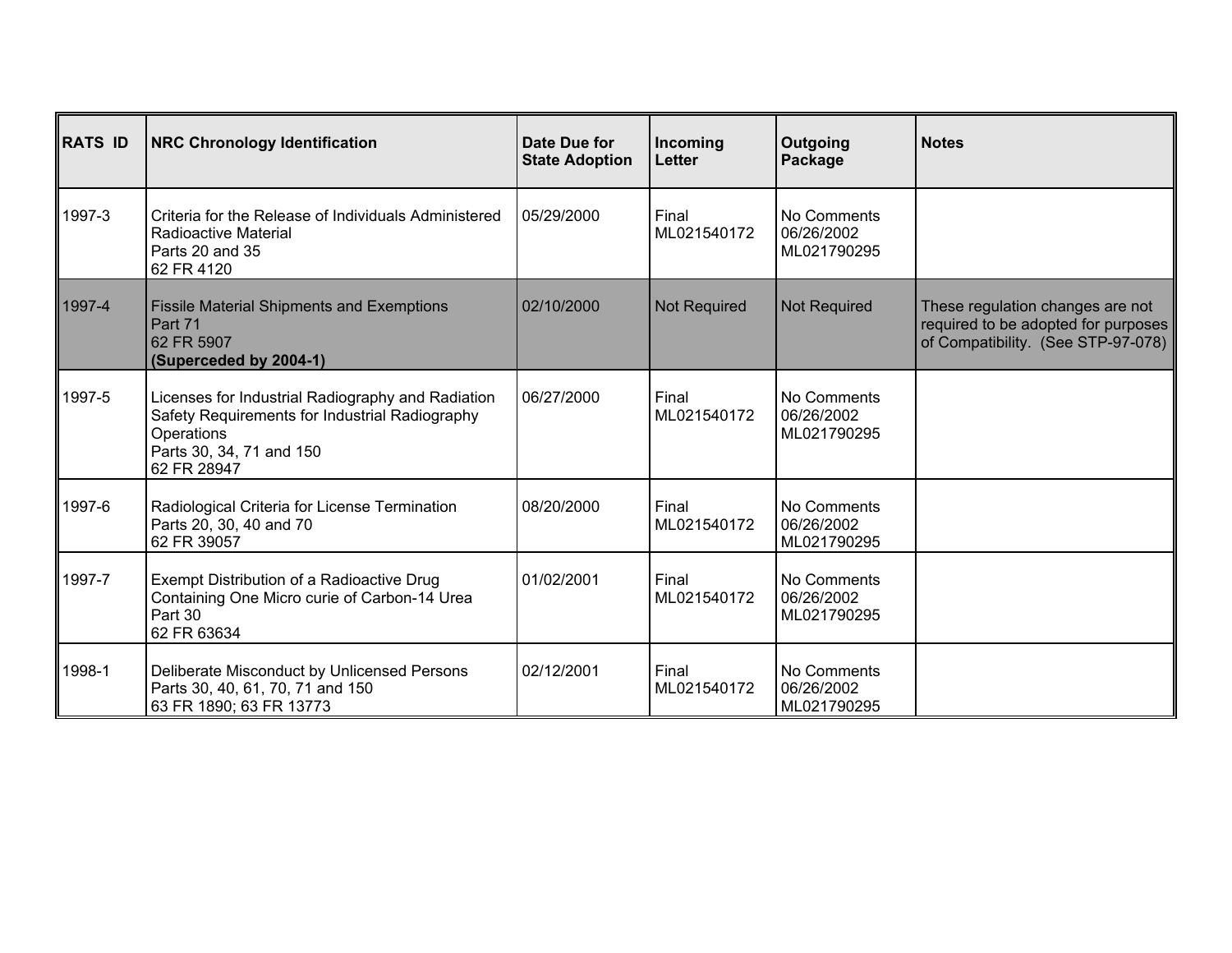| <b>RATS ID</b> | <b>NRC Chronology Identification</b>                                                                                                         | Date Due for<br><b>State Adoption</b> | Incoming<br><b>Letter</b> | Outgoing<br>Package                      | <b>Notes</b>                                                                                                                                                                                    |
|----------------|----------------------------------------------------------------------------------------------------------------------------------------------|---------------------------------------|---------------------------|------------------------------------------|-------------------------------------------------------------------------------------------------------------------------------------------------------------------------------------------------|
| 1998-2         | Self-Guarantee of Decommissioning Funding by<br>Nonprofit and Non-Bond-Issuing Licensees<br>Parts 30, 40 and 70<br>63 FR 29535               | 07/01/2001                            | <b>Not Required</b>       | <b>Not Required</b>                      | These regulation changes are not<br>required to be adopted for purposes<br>of Compatibility.                                                                                                    |
| 1998-3         | License Term for Medical Use Licenses<br>Part 35<br>63 FR 31604<br>(Superceded by 2002-2)                                                    | 07/10/2001                            | <b>Not Required</b>       | <b>Not Required</b>                      | These regulation changes are not<br>required to be adopted for purposes<br>of Compatibility. (See STP-98-074)<br>Georgia has adopted Final<br>Regulations equivalent to RATS ID:<br>$2002 - 2.$ |
| 1998-4         | Licenses for Industrial Radiography and Radiation<br>Safety Requirements for Industrial Radiographic<br>Operations<br>Part 34<br>63 FR 37059 | 07/09/2001                            | Final<br>ML021540172      | No Comments<br>06/26/2002<br>ML021790295 |                                                                                                                                                                                                 |
| 1998-5         | Minor Corrections, Clarifying Changes, and a Minor<br>Policy Change<br>Parts 20, 32, 35, 36 and 39<br>63 FR 39477; 63 FR 45393               | 10/26/2001                            | $R^{ii}$<br>ML14190A251   | Comments<br>08/18/2014<br>ML14188B167    |                                                                                                                                                                                                 |
| 1998-6         | Transfer for Disposal and Manifests: Minor<br><b>Technical Conforming Amendment</b><br>Part 20<br>63 FR 50127                                | 11/20/2001                            | Final<br>ML021540172      | No Comments<br>06/26/2002<br>ML021790295 |                                                                                                                                                                                                 |
| 1999-1         | Radiological Criteria for License Termination of<br><b>Uranium Recovery Facilities</b><br>Part 40<br>64 FR 17506                             | 06/11/2002                            | Not Applicable            | Not Applicable                           | Georgia does not have the authority<br>to regulate this material under its<br>Agreement.                                                                                                        |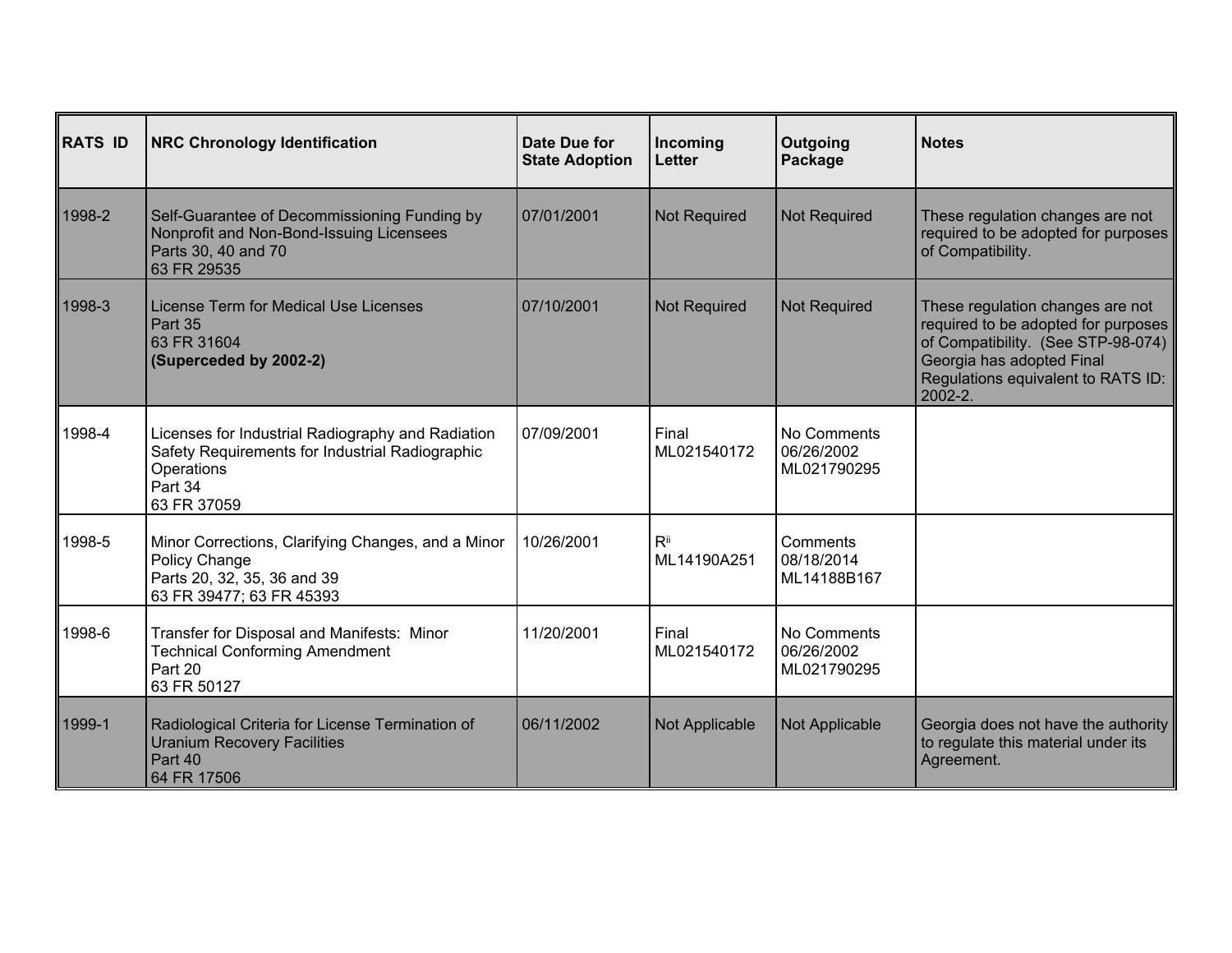| <b>RATS ID</b> | <b>NRC Chronology Identification</b>                                                                                                                         | Date Due for<br><b>State Adoption</b> | Incoming<br><b>Letter</b>                           | Outgoing<br>Package                                                                  | <b>Notes</b>                                                                                 |
|----------------|--------------------------------------------------------------------------------------------------------------------------------------------------------------|---------------------------------------|-----------------------------------------------------|--------------------------------------------------------------------------------------|----------------------------------------------------------------------------------------------|
| 1999-2         | Requirements for Those Who Possess Certain<br>Industrial Devices Containing Byproduct Material to<br>Provide Requested Information<br>Part 31<br>64 FR 42269 | 10/04/2002                            | <b>Not Required</b>                                 | <b>Not Required</b>                                                                  | These regulation changes are not<br>required to be adopted for purposes<br>of Compatibility. |
| 1999-3         | Respiratory Protection and Controls to Restrict<br>Internal Exposure<br>Part 20<br>64 FR 54543; 64 FR 55524                                                  | 02/02/2003                            | $\mathsf{R}$<br>ML14190A251                         | No Comments<br>08/18/2014<br>ML14188B167                                             |                                                                                              |
| 2000-1         | Energy Compensation Sources for Well Logging<br>and Other Regulatory Clarifications<br>Part 39<br>65 FR 20337                                                | 05/17/2003                            | Final<br>ML021540172                                | No Comments<br>06/26/2002<br>ML021790295                                             |                                                                                              |
| 2000-2         | New Dosimetry Technology<br>Parts 34, 36 and 39<br>65 FR 63750                                                                                               | 01/08/2004                            | Final<br>ML021540172                                | No Comments<br>06/26/2002<br>ML021790295                                             |                                                                                              |
| 2001-1         | Requirements for Certain Generally Licensed<br>Industrial Devices Containing Byproduct Material<br>Parts 30, 31 and 32<br>65 FR 79162                        | 02/16/2004                            | $\mathsf{R}$<br>ML14190A251<br>Final<br>ML15225A080 | No Comments<br>08/18/2014<br>ML14188B167<br>No Comments<br>10/21/2015<br>ML15225A068 |                                                                                              |
| 2002-1         | Revision of the Skin Dose Limit<br>Part 20<br>67 FR 16298                                                                                                    | 04/05/2005                            | Final<br>ML090280212                                | No Comments<br>02/20/2009<br>ML090340114                                             |                                                                                              |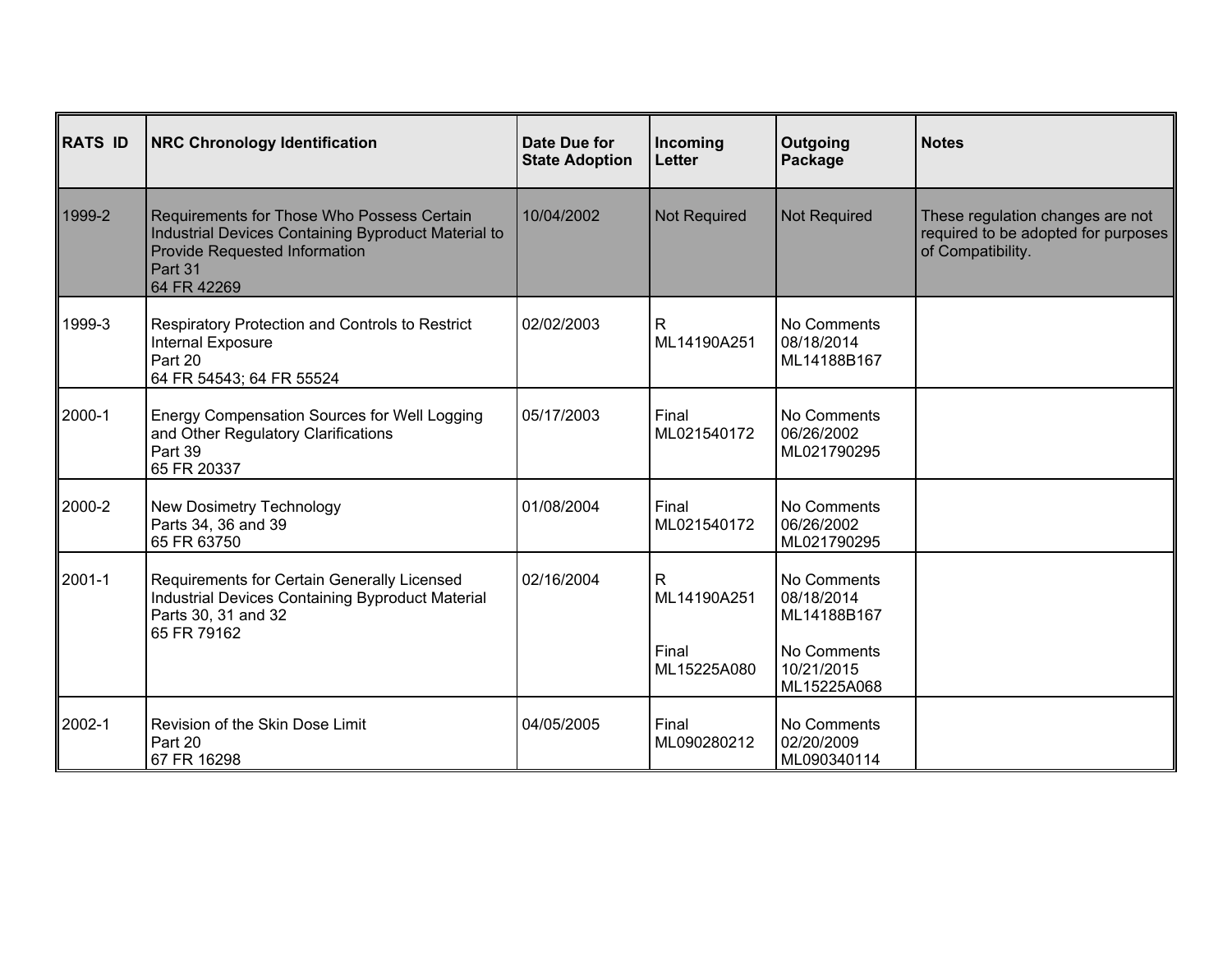| <b>RATS ID</b> | <b>NRC Chronology Identification</b>                                                                                              | Date Due for<br><b>State Adoption</b> | Incoming<br><b>Letter</b>           | Outgoing<br>Package                      | <b>Notes</b> |
|----------------|-----------------------------------------------------------------------------------------------------------------------------------|---------------------------------------|-------------------------------------|------------------------------------------|--------------|
| 2002-2         | Medical Use of Byproduct Material<br>Parts 20, 32 and 35<br>67 FR 20249                                                           | 10/24/2005                            | Final<br>ML032100723                | No Comments<br>07/31/2003<br>ML032160015 |              |
| ∥2003-1        | <b>Financial Assurance for Materials Licensees</b><br>Parts 30, 40 and 70<br>68 FR 57327                                          | 12/03/2006                            | Final<br>ML090280212                | No Comments<br>02/20/2009<br>ML090340114 |              |
| 2004-1         | Compatibility With IAEA Transportation Safety<br>Standards and Other Transportation Safety<br>Amendments<br>Part 71<br>69 FR 3697 | 10/01/2007                            | Final<br>ML090280212                | No Comments<br>02/20/2009<br>ML090340114 |              |
| 2005-1         | Security Requirements for Portable Gauges<br><b>Containing Byproduct Material</b><br>Part 30<br>70 FR 2001                        | 07/11/2008                            | Final<br>ML090280212                | No Comments<br>02/20/2009<br>ML090340114 |              |
| 2005-2         | Medical Use of Byproduct Material - Recognition of<br><b>Specialty Boards</b><br>Part 35<br>70 FR 16336; 71 FR 1926               | 04/29/2008                            | Final<br>ML090280212                | No Comments<br>02/20/2009<br>ML090340114 |              |
| 2005-3         | Increased Controls for Risk-Significant Radioactive<br>Sources (NRC Order EA-05-090)<br>70 FR 72128                               | 12/01/2005                            | License<br>Condition<br>ML14139A035 | No Comments<br>0721/2014<br>ML14139A033  |              |
| ∥2006-1        | <b>Minor Amendments</b><br>Parts 20, 30, 32, 35, 40 and 70<br>71 FR 15005                                                         | 03/27/2009                            | Final<br>ML090280212                | No Comments<br>02/20/2009<br>ML090340114 |              |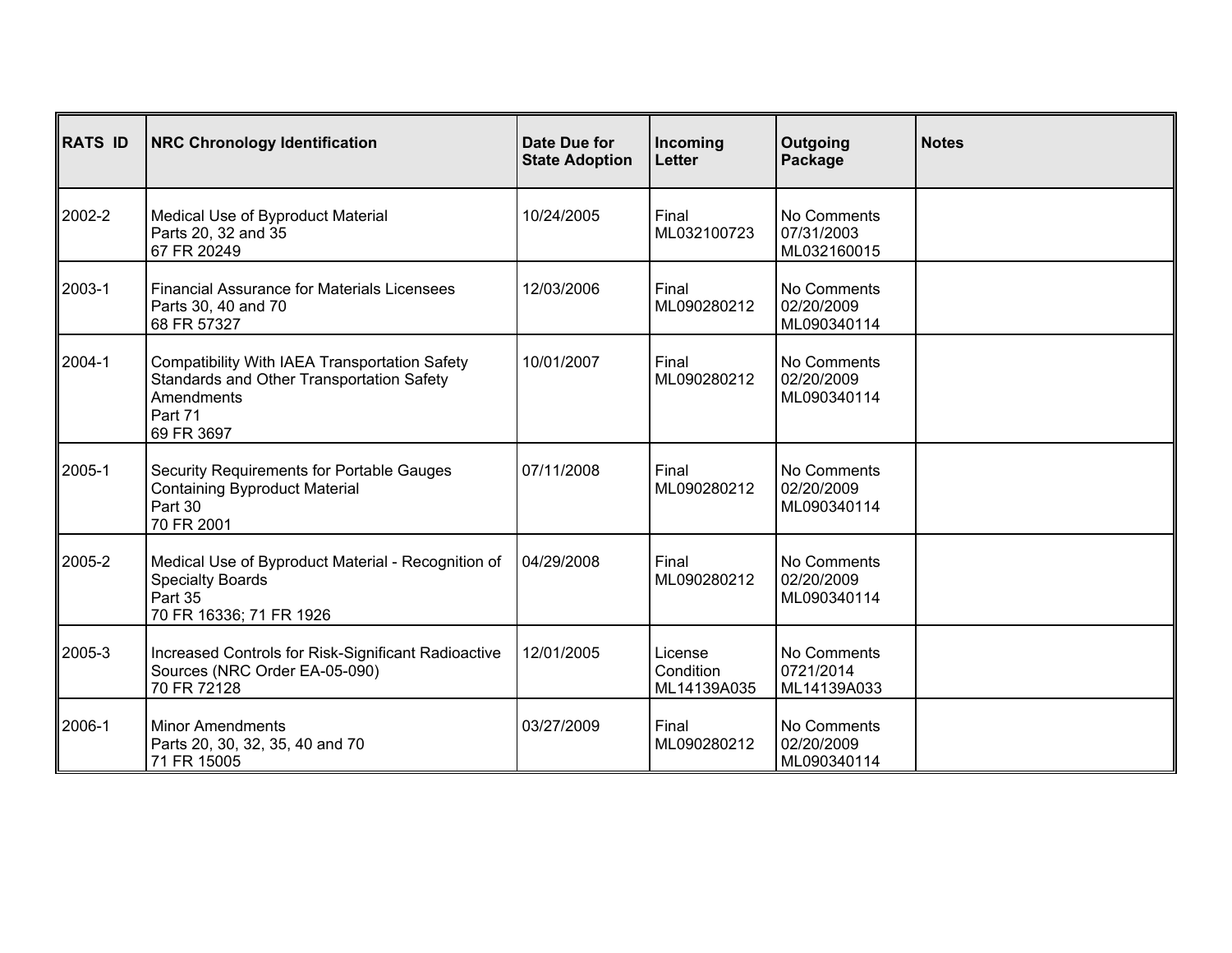| <b>RATS ID</b> | <b>NRC Chronology Identification</b>                                                                                                                                              | Date Due for<br><b>State Adoption</b> | Incoming<br><b>Letter</b>           | Outgoing<br>Package                      | <b>Notes</b> |
|----------------|-----------------------------------------------------------------------------------------------------------------------------------------------------------------------------------|---------------------------------------|-------------------------------------|------------------------------------------|--------------|
| 2006-2         | National Source Tracking System - Serialization<br>Requirements<br>Part 32 with reference to Part 20 Appendix E<br>71 FR 65685                                                    | 02/06/2007                            | Final<br>ML090280212                | No Comments<br>02/20/2009<br>ML090340114 |              |
| 2006-3         | National Source Tracking System<br>Part 20<br>71 FR 65685, 72 FR 59162                                                                                                            | 01/31/2009                            | Final<br>ML090280212                | No Comments<br>02/20/2009<br>ML090340114 |              |
| 2007-1         | Medical Use of Byproduct Material - Minor<br><b>Corrections and Clarifications</b><br>Parts 32 and 35<br>72 FR 45147, 54207                                                       | 10/29/2010                            | Final<br>ML090280212                | No Comments<br>02/20/2009<br>ML090340114 |              |
| 2007-2         | Exemptions From Licensing, General Licenses, and<br>Distribution of Byproduct Material: Licensing and<br><b>Reporting Requirements</b><br>Parts 30, 31, 32 and 150<br>72 FR 58473 | 12/17/2010                            | Final<br>ML13364A243                | No Comments<br>02/20/2014<br>ML13364A230 |              |
| 2007-3         | Requirements for Expanded Definition of Byproduct<br>Material<br>Parts 20, 30, 31, 32, 33, 35, 61 and 150<br>72 FR 55864                                                          | 11/30/2010                            | R<br>ML14190A251                    | No Comments<br>08/18/2014<br>ML14188B167 |              |
|                |                                                                                                                                                                                   |                                       | Final<br>ML15225A080                | Comments<br>10/21/2015<br>ML15225A068    |              |
|                |                                                                                                                                                                                   |                                       | <b>Revised Final</b><br>ML18005B166 | No Comments<br>03/07/2018<br>ML18005B161 |              |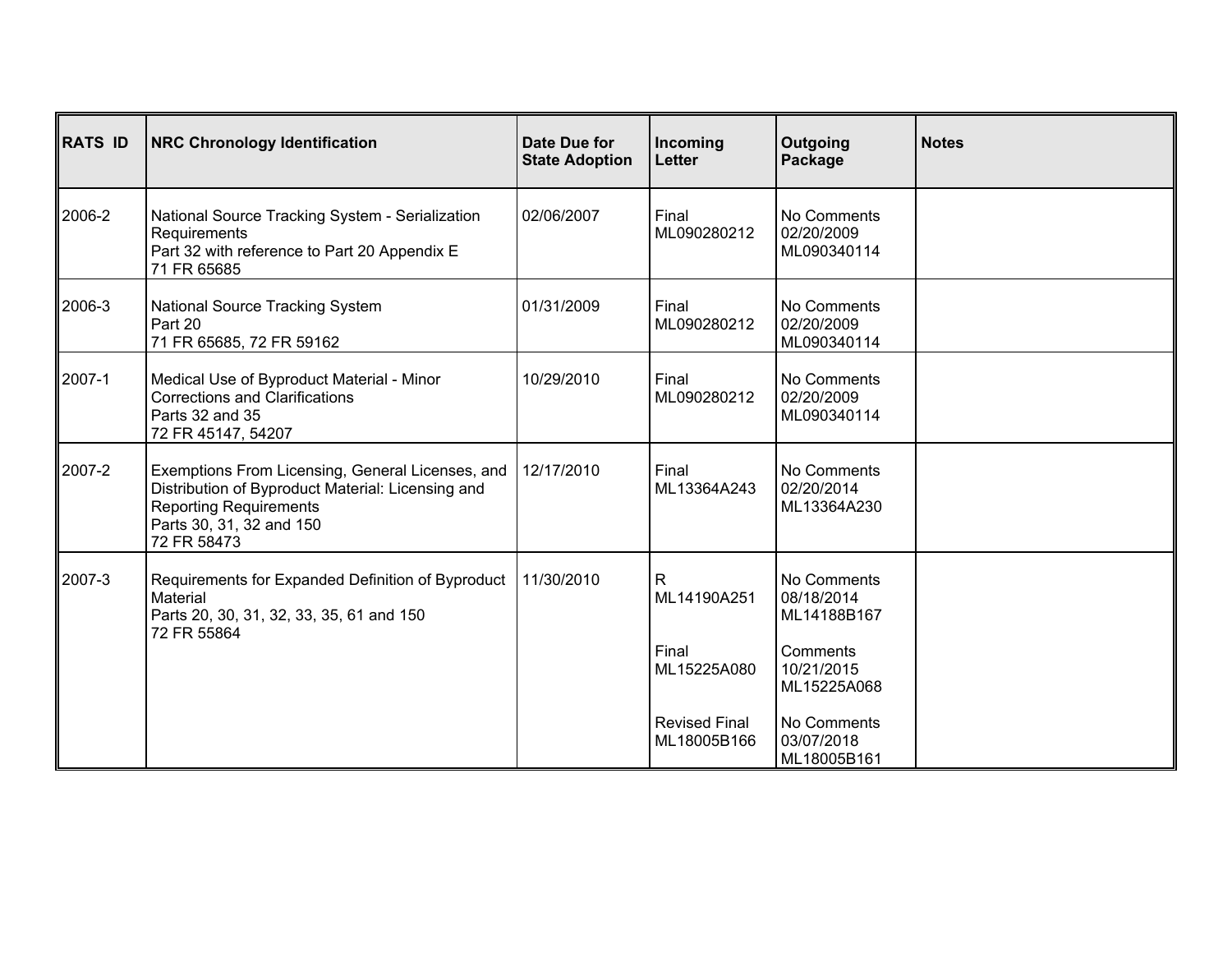| <b>RATS ID</b> | <b>NRC Chronology Identification</b>                                                                                                                                                         | Date Due for<br><b>State Adoption</b> | Incoming<br><b>Letter</b>                             | Outgoing<br>Package                                                               | <b>Notes</b> |
|----------------|----------------------------------------------------------------------------------------------------------------------------------------------------------------------------------------------|---------------------------------------|-------------------------------------------------------|-----------------------------------------------------------------------------------|--------------|
| 2007-4         | Order Imposing Fingerprinting Requirements and<br>Criminal History Records Check Requirements for<br>Unescorted Access to Certain Radioactive Material<br>NRC Order EA-07-305<br>72 FR 70901 | 06/05/2008                            | License<br>Condition<br>ML14139A035                   | No Comments<br>07/21/2014<br>ML14139A033                                          |              |
| 2008-1         | Occupational Dose Records, Labeling Containers,<br>and Total Effective Dose Equivalent<br>Parts 19 and 20<br>72 FR 68043                                                                     | 02/15/2011                            | Final<br>ML13364A243                                  | No Comments<br>02/20/2014<br>ML13364A230                                          |              |
| 2009-1         | Medical Use of Byproduct Material - Authorized<br><b>User Clarification</b><br>Part 35<br>74 FR 33901                                                                                        | 09/28/2012                            | $\overline{R}$<br>ML14190A251<br>Final<br>ML15225A080 | Comments<br>08/18/2014<br>ML14188B167<br>No Comments<br>10/21/2015<br>ML15225A068 |              |
| 2011-1         | Decommissioning Planning<br>Parts 20, 30, 40 and 70<br>76 FR 35512                                                                                                                           | 12/17/2015                            | Proposed<br>ML15224B578<br>Final<br>ML15336A023       | Comments<br>09/17/2015<br>ML15224B576<br>No Comments<br>12/11/2015<br>ML15336A022 |              |
| 2011-2         | Licenses, Certifications, and Approvals for Materials<br>Licensees<br>Parts 30, 36, 39, 40, 70 and 150<br>76 FR 56951                                                                        | 11/14/2014                            | Proposed<br>ML14190A251                               | No Comments<br>08/18/2014<br>ML14188B167                                          |              |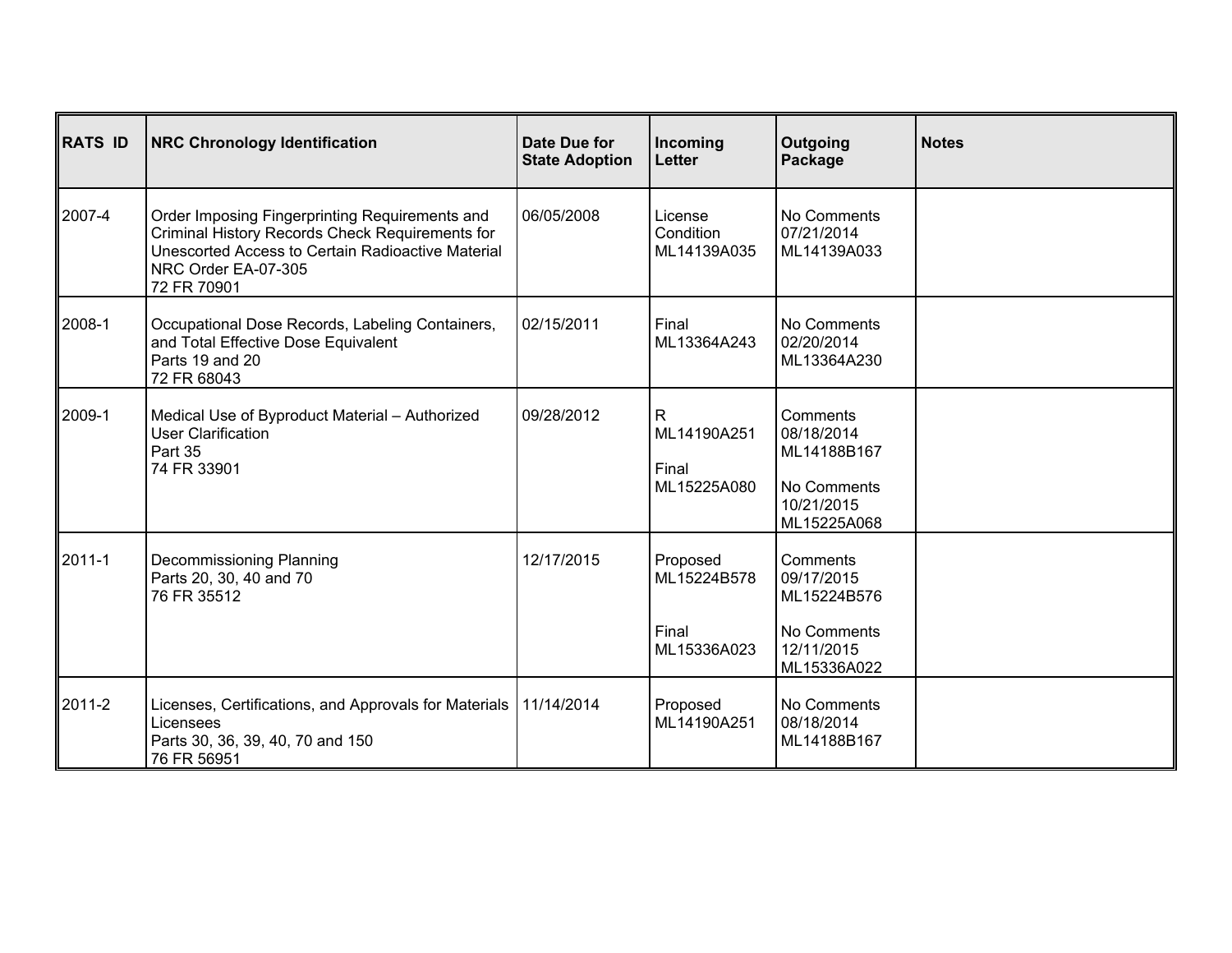| RATS ID | <b>NRC Chronology Identification</b>                                                                                            | Date Due for<br><b>State Adoption</b> | Incoming<br>Letter                                                                     | Outgoing<br>Package                                                                                                        | <b>Notes</b> |
|---------|---------------------------------------------------------------------------------------------------------------------------------|---------------------------------------|----------------------------------------------------------------------------------------|----------------------------------------------------------------------------------------------------------------------------|--------------|
| ∥2012-1 | Change of Compatibility of<br>Parts 31.5 and 31.6<br>(See RATS ID: 2001-1 for Rule text)<br>77 FR 3640                          | 01/25/2015                            | Proposed<br>ML14190A251                                                                | No Comments<br>08/18/2014<br>ML14188B167                                                                                   |              |
| ∥2012-2 | Advance Notification to Native American Tribes of<br>Transportation of Certain Types of Nuclear Waste<br>Part 71<br>77 FR 34194 | 08/10/2015                            | Proposed<br>ML14190A251<br>Final<br>ML15225A080<br><b>Revised Final</b><br>ML18005B166 | Comments<br>08/18/2014<br>ML14188B167<br>Comments<br>10/21/2015<br>ML15225A068<br>No Comments<br>03/07/2018<br>ML18005B161 |              |
| ∥2012-3 | <b>Technical Corrections</b><br>Parts 30, 34, 40 and 71<br>77 FR 39899                                                          | 08/06/2015                            | Proposed<br>ML14190A251<br>Final<br>ML15225A080                                        | Comments<br>08/18/2014<br>ML14188B167<br>No Comments<br>10/21/2015<br>ML15225A068                                          |              |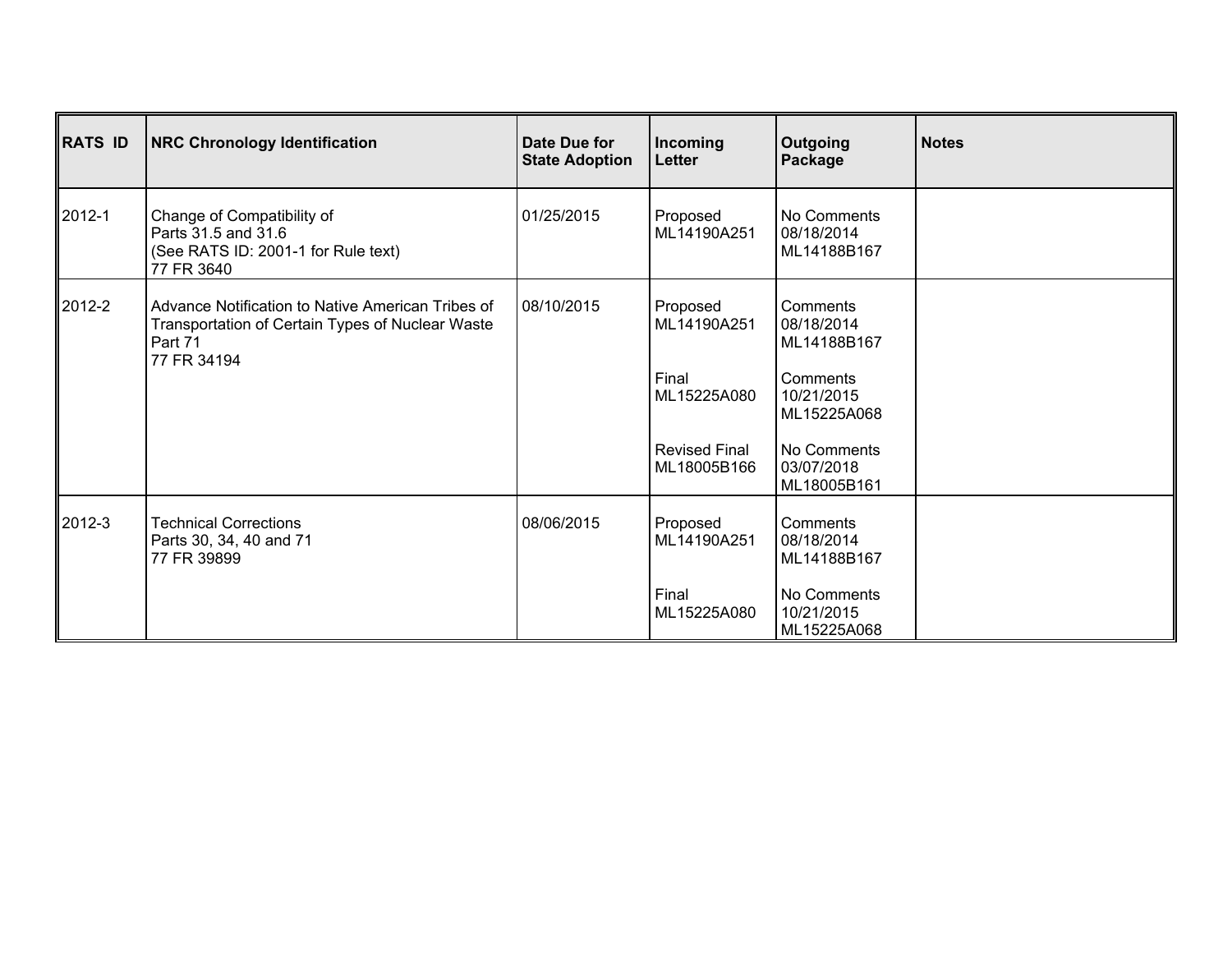| RATS ID | <b>NRC Chronology Identification</b>                                                              | Date Due for<br><b>State Adoption</b> | Incoming<br>Letter                  | Outgoing<br>Package                      | <b>Notes</b> |
|---------|---------------------------------------------------------------------------------------------------|---------------------------------------|-------------------------------------|------------------------------------------|--------------|
| ∥2012-4 | Requirements for Distribution of Byproduct Material<br>Parts 30, 31, 32, 40 and 70<br>77 FR 43666 | 10/23/2015                            | Proposed<br>ML14190A251             | Comments<br>08/18/2014<br>ML14188B167    |              |
|         |                                                                                                   |                                       | Final<br>ML15225A080                | Comments<br>10/21/2015<br>ML15225A068    |              |
|         |                                                                                                   |                                       | Revised Final<br>ML18005B166        | Comment<br>03/07/2018<br>ML18005B161     |              |
|         |                                                                                                   |                                       | <b>Revised Final</b><br>ML19065A113 | No Comments<br>04/04/2019<br>ML19065A108 |              |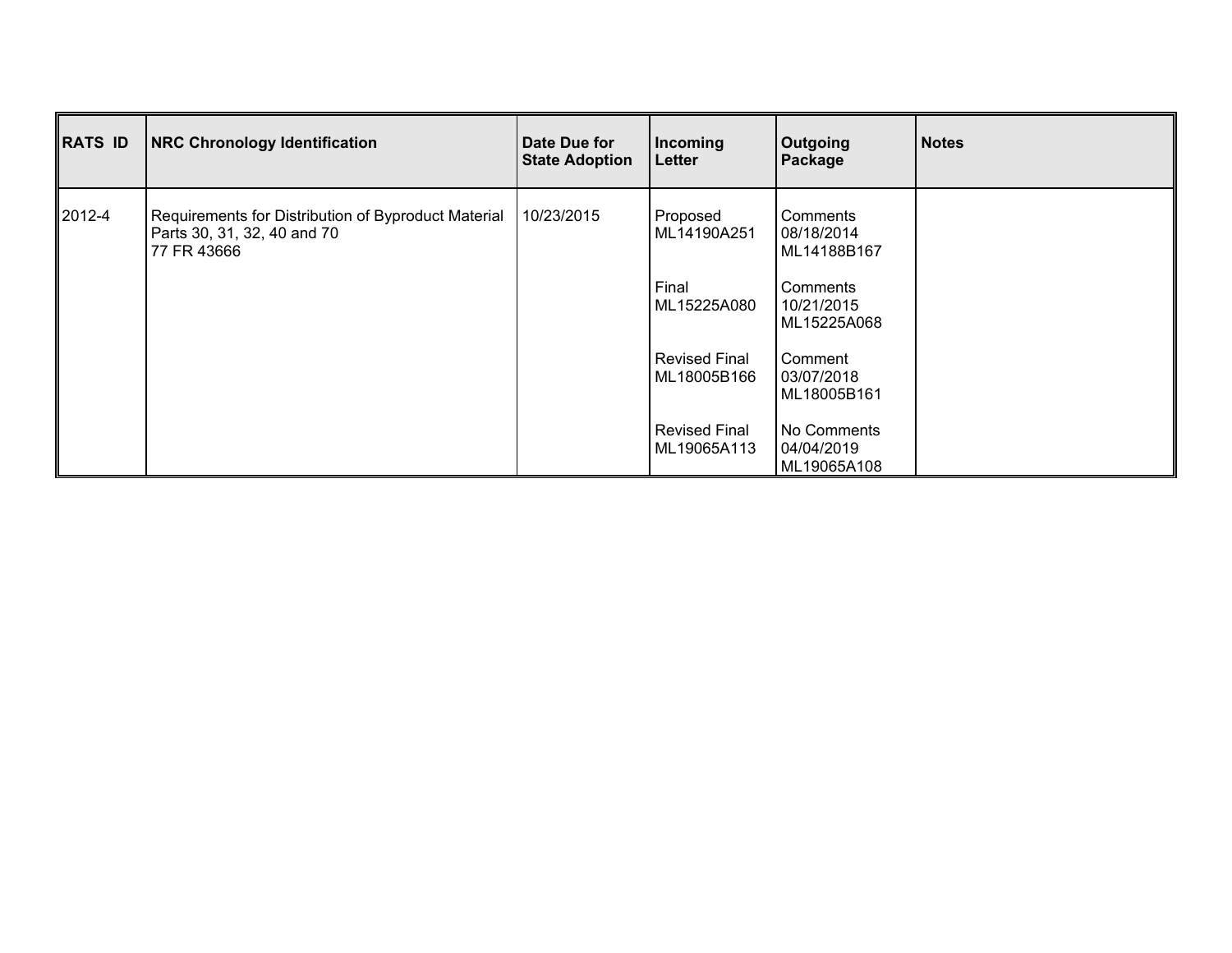| <b>RATS ID</b> | <b>NRC Chronology Identification</b>                                                                         | Date Due for<br><b>State Adoption</b> | Incoming<br>Letter                  | Outgoing<br>Package                      | Notes                           |
|----------------|--------------------------------------------------------------------------------------------------------------|---------------------------------------|-------------------------------------|------------------------------------------|---------------------------------|
| 2013-1         | Physical Protection of Byproduct Material,<br>Parts 20, 30, 32, 33, 34, 35, 36, 37, 39 and 71<br>78 FR 16922 | 03/19/2016                            | License<br>Condition<br>ML15020A328 | Comment<br>02/11/2015<br>ML15020A322     | Part 37; Comment was re: 30.13. |
|                |                                                                                                              |                                       | Proposed<br>ML15224B578             | No Comments<br>09/17/2015<br>ML15224B576 | Georgia submitted 30.13 only    |
|                |                                                                                                              |                                       | Final<br>ML16272A083                | No Comments<br>10/19/2016<br>ML16272A065 | Georgia submitted 30.13 only    |
|                |                                                                                                              |                                       | Proposed<br>ML17117A338             | Comment<br>06/15/2017<br>ML17117A337     | <b>All Parts</b>                |
|                |                                                                                                              |                                       | Final<br>ML20083G306                | No Comments<br>04/24/2020<br>ML20083G189 | <b>All Parts</b>                |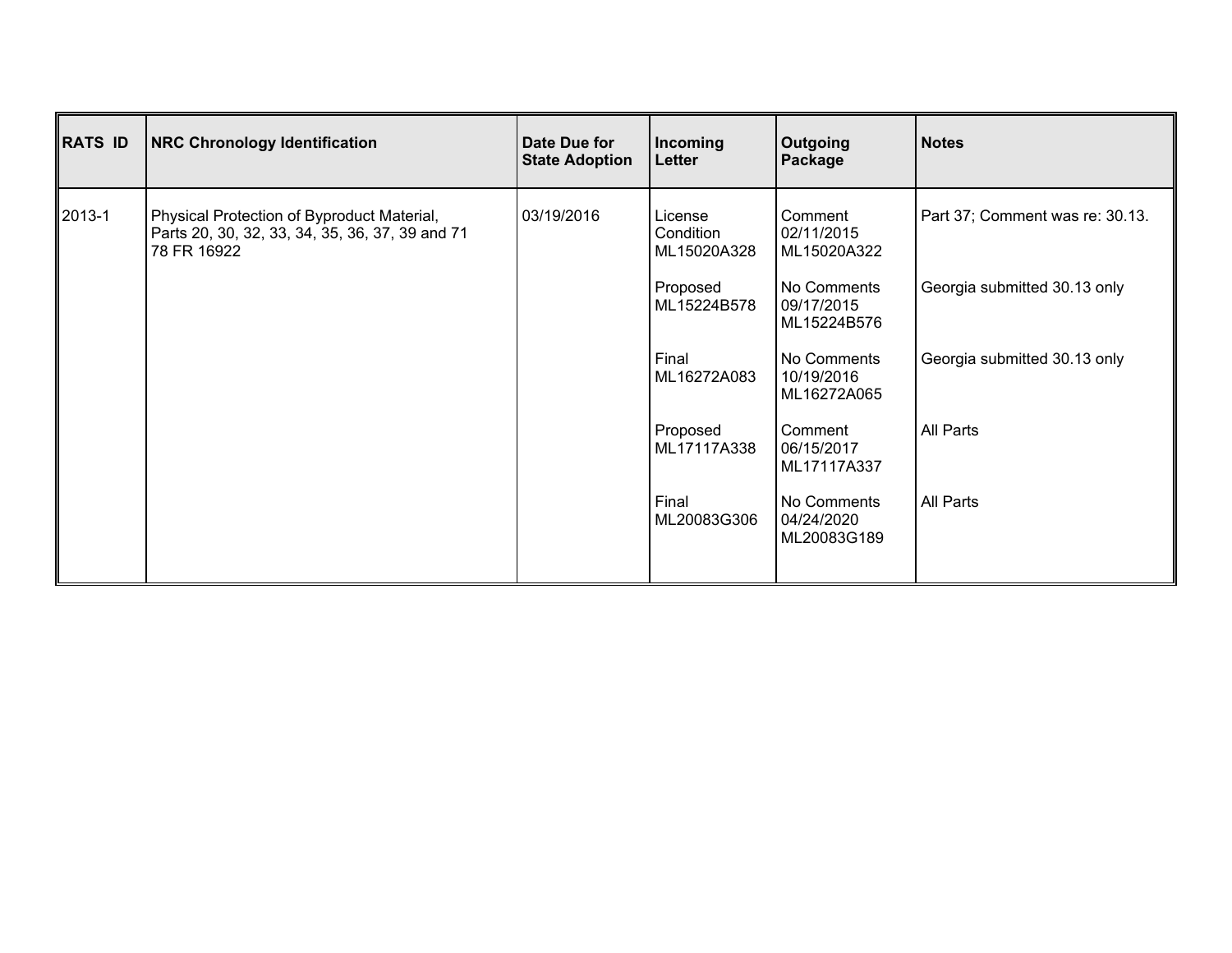| <b>RATS ID</b> | <b>NRC Chronology Identification</b>                                                                                             | <b>Date Due for</b><br><b>State Adoption</b> | Incoming<br>Letter                  | Outgoing<br>Package                      | <b>Notes</b> |
|----------------|----------------------------------------------------------------------------------------------------------------------------------|----------------------------------------------|-------------------------------------|------------------------------------------|--------------|
| 2013-2         | Distribution of Source Material to Exempt Persons<br>and to General Licensees and Revision of<br>General License and Exemptions, | 08/27/2016                                   | Proposed<br>ML16267A235             | Comments<br>10/25/2016<br>ML16267A230    |              |
|                | Parts 30, 40 and 70<br>78 FR 32310                                                                                               |                                              | Final<br>ML17177A087                | Comments<br>07/13/2017<br>ML17177A086    |              |
|                |                                                                                                                                  |                                              | <b>Revised Final</b><br>ML19065A113 | Comments<br>04/04/2019<br>ML19065A108    |              |
|                |                                                                                                                                  |                                              | <b>Revised Final</b><br>ML19175A257 | Comments<br>08/01/2019<br>ML19164A100    |              |
|                |                                                                                                                                  |                                              | <b>Revised Final</b><br>ML20083G306 | No Comments<br>04/24/20<br>ML20083G189   |              |
| 2015-1         | Domestic Licensing of Special Nuclear Material -<br>Written Reports and Clarifying Amendments<br>Part 70                         | 01/26/2018                                   | Proposed<br>ML17117A338             | No Comments<br>06/15/2017<br>ML17117A337 |              |
|                | 79 FR 57721, 80 FR 143                                                                                                           |                                              | Final<br>ML18005B166                | No Comments<br>03/07/2018<br>ML18005B161 |              |
|                |                                                                                                                                  |                                              | <b>Revised Final</b><br>ML19065A113 | No Comments<br>04/04/2019<br>ML19065A108 |              |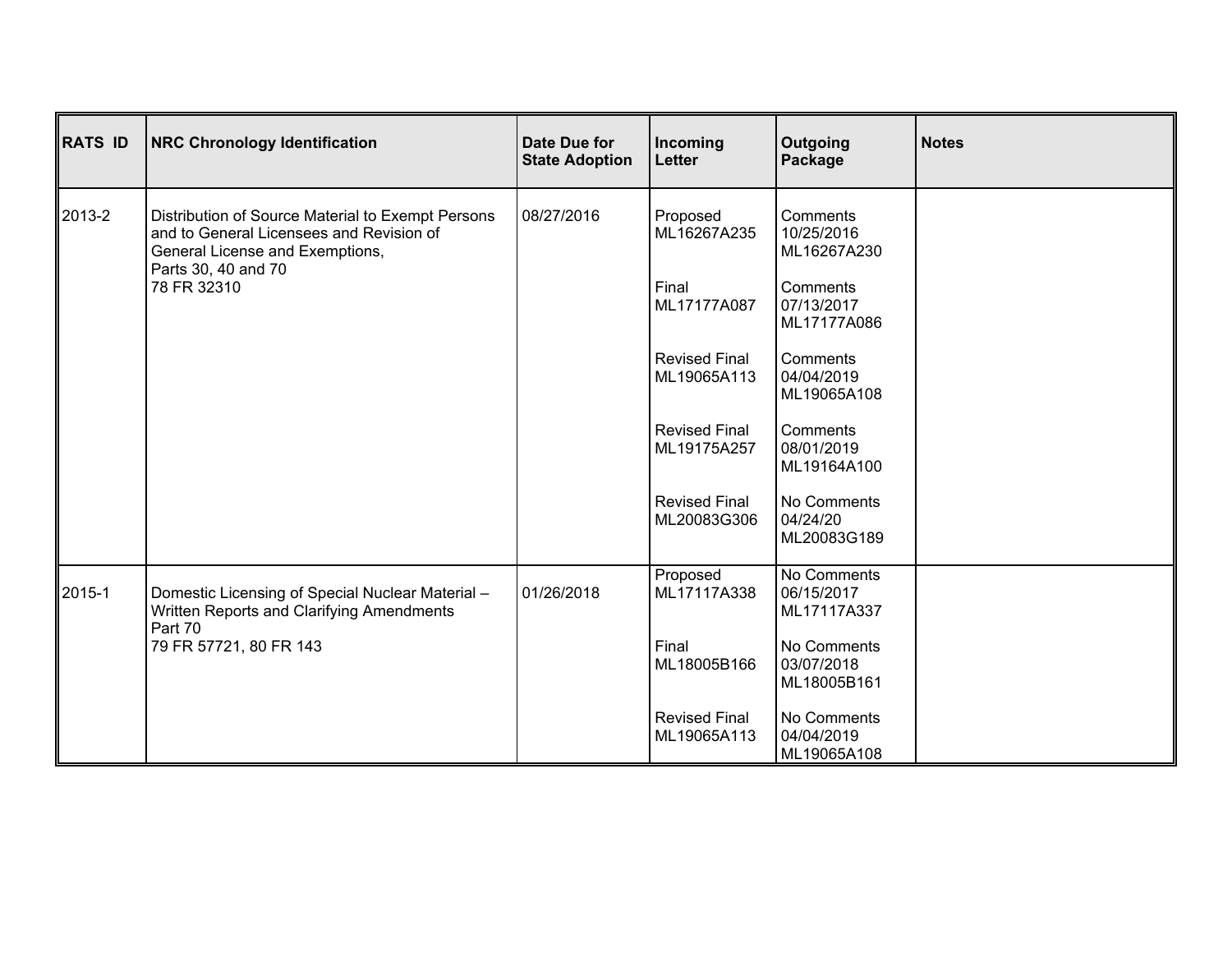| RATS ID | <b>NRC Chronology Identification</b>                                                                                                                                         | Date Due for<br><b>State Adoption</b>                      | Incoming<br>Letter                  | Outgoing<br>Package                      | <b>Notes</b> |
|---------|------------------------------------------------------------------------------------------------------------------------------------------------------------------------------|------------------------------------------------------------|-------------------------------------|------------------------------------------|--------------|
| ∥2015-2 | Safeguards Information - Modified Handling<br>Categorization, Change for Materials Facilities<br>Parts 30, 37, 73 and 150                                                    | 01/28/2018                                                 | Proposed<br>ML17117A338             | No Comments<br>06/15/2017<br>ML17117A337 |              |
|         | 79 FR 58664, 80 FR 3865                                                                                                                                                      |                                                            | Final<br>ML18005B166                | No Comments<br>03/07/2018<br>ML18005B161 |              |
| ∥2015-3 | Revisions to Transportation Safety Requirements<br>and Harmonization with International Atomic Energy<br><b>Agency Transportation Requirements</b><br>Part 71<br>80 FR 33987 | 07/13/2018<br>*extended to<br>08/15/2020<br>See STC 17-060 | Proposed<br>ML17117A338             | No Comments<br>06/15/2017<br>ML17117A337 |              |
|         |                                                                                                                                                                              |                                                            | Final<br>ML18005B166                | Comments<br>03/07/2018<br>ML18005B161    |              |
|         |                                                                                                                                                                              |                                                            | <b>Revised Final</b><br>ML19065A113 | No Comments<br>04/04/2019<br>ML19065A108 |              |
| 2015-4  | Miscellaneous Corrections,<br>Parts 37 and 40<br>80 FR 45841                                                                                                                 | 09/02/2018                                                 | Proposed<br>ML17117A338             | No Comments<br>06/15/2017<br>ML17117A337 |              |
|         |                                                                                                                                                                              |                                                            | Final<br>ML18005B166                | No Comments<br>03/07/2018<br>ML18005B161 |              |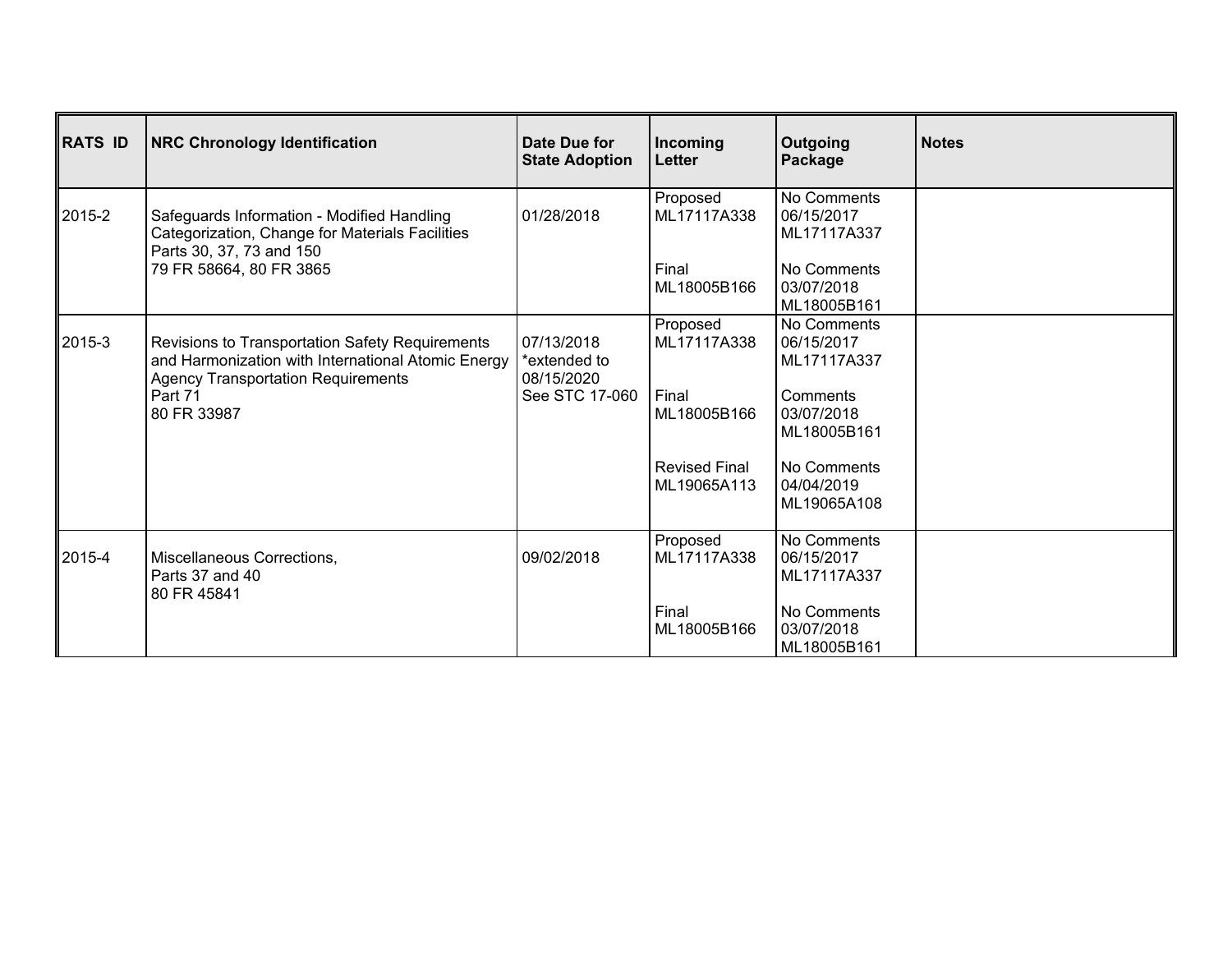| RATS ID                      | <b>NRC Chronology Identification</b>                                                                                                                               | Date Due for<br><b>State Adoption</b> | Incoming<br>Letter                                                      | Outgoing<br>Package                                                                             | <b>Notes</b> |
|------------------------------|--------------------------------------------------------------------------------------------------------------------------------------------------------------------|---------------------------------------|-------------------------------------------------------------------------|-------------------------------------------------------------------------------------------------|--------------|
| ∥2015-5                      | Miscellaneous Corrections,<br>Parts 19, 20, 30, 32, 37, 40, 61, 70, 71 and 150<br>80 FR 74974                                                                      | 12/31/2018                            | Proposed<br>ML17117A338<br>Final<br>ML18005B166<br><b>Revised Final</b> | No Comments<br>06/15/2017<br>ML17117A337<br>Comment<br>03/07/2018<br>ML18005B161<br>No Comments |              |
|                              |                                                                                                                                                                    |                                       | ML19065A113                                                             | 04/04/2019<br>ML19065A108                                                                       |              |
| <u> 1<mark>*2018</mark>-</u> | Medical Use of Byproduct Material - Medical Event   01/14/2022<br>Definitions, Training and Experience, and Clarifying<br><b>Amendments</b><br>Parts 30, 32 and 35 |                                       | Proposed<br>ML19175A257                                                 | <b>Comments</b><br>08/01/2019<br>ML19164A100                                                    |              |
|                              |                                                                                                                                                                    |                                       | Final<br>ML20083G306                                                    | <b>Comments</b><br>04/24/2020<br>ML20083G189                                                    |              |
|                              |                                                                                                                                                                    |                                       | <b>Revised Final</b><br>ML22129A183                                     | No Comments<br>05/25/2022<br>ML22129A178                                                        |              |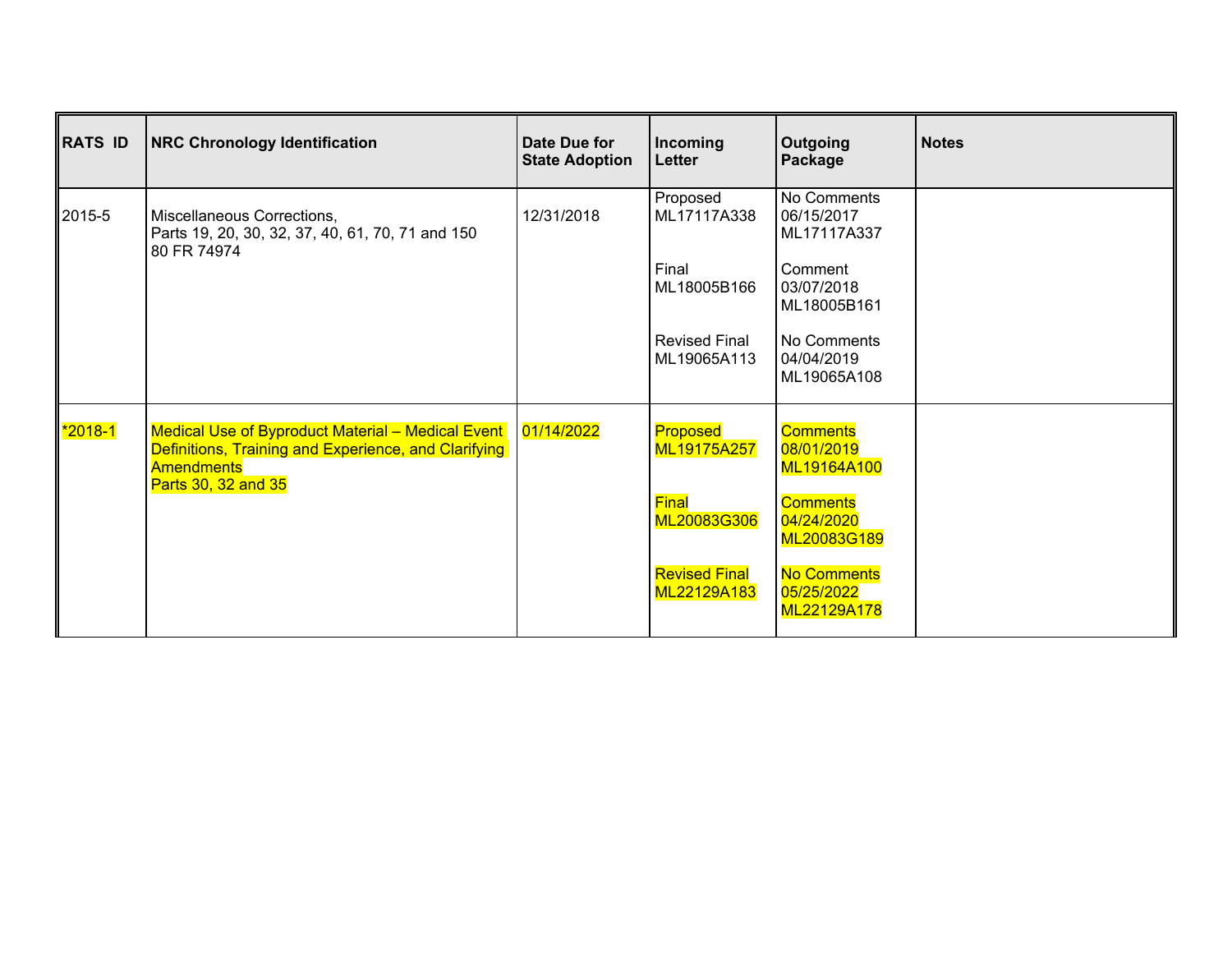| RATS ID         | <b>NRC Chronology Identification</b>                                                                                                          | Date Due for<br><b>State Adoption</b> | Incoming<br><b>Letter</b>           | Outgoing<br>Package                             | <b>Notes</b> |
|-----------------|-----------------------------------------------------------------------------------------------------------------------------------------------|---------------------------------------|-------------------------------------|-------------------------------------------------|--------------|
| <u>2018-2</u> " | Miscellaneous Corrections -<br><b>Organizational Changes</b><br>Parts 37, 40. 70 and 71                                                       | 12/21/2021                            | Proposed<br>ML19175A257             | <b>No Comments</b><br>08/01/2019<br>ML19164A100 |              |
|                 |                                                                                                                                               |                                       | Final<br>ML20083G306                | <b>Comments</b><br>04/24/2020<br>ML20083G189    |              |
|                 |                                                                                                                                               |                                       | <b>Revised Final</b><br>ML22129A183 | <b>No Comments</b><br>05/25/2022<br>ML22129A178 |              |
| <u>2018-3</u> " | <b>Miscellaneous Corrections</b><br>Parts 1, 2, 34, 37, 50, 71, 73, and 140                                                                   | 07/30/2022                            | Final<br>ML22129A183                | <b>Comments</b><br>05/25/2022<br>ML22129A178    |              |
|                 | <b>Miscellaneous Corrections</b><br>Parts 2, 21, 37, 50, 52, 73, and 110                                                                      | 12/18/2022                            | Final<br>ML22129A183                | <b>Comments</b><br>05/25/2022<br>ML22129A178    |              |
| <u>2019-2</u> " | <b>Organizational Changes and Conforming</b><br><b>Amendments</b><br>Parts 1, 2, 37, 40, 50, 51, 52, 55, 71, 72, 73, 74,<br>100, 140, and 150 | 12/30/2022                            | Final<br>ML22129A183                | <b>No Comments</b><br>05/25/2022<br>ML22129A178 |              |
| <u>2020-1  </u> | <b>Individual Monitoring Devices</b><br>10 CFR Parts 34, 36, and 39                                                                           | 06/16/2023                            | Final<br>ML22129A183                | <b>Comments</b><br>05/25/2022<br>ML22129A178    |              |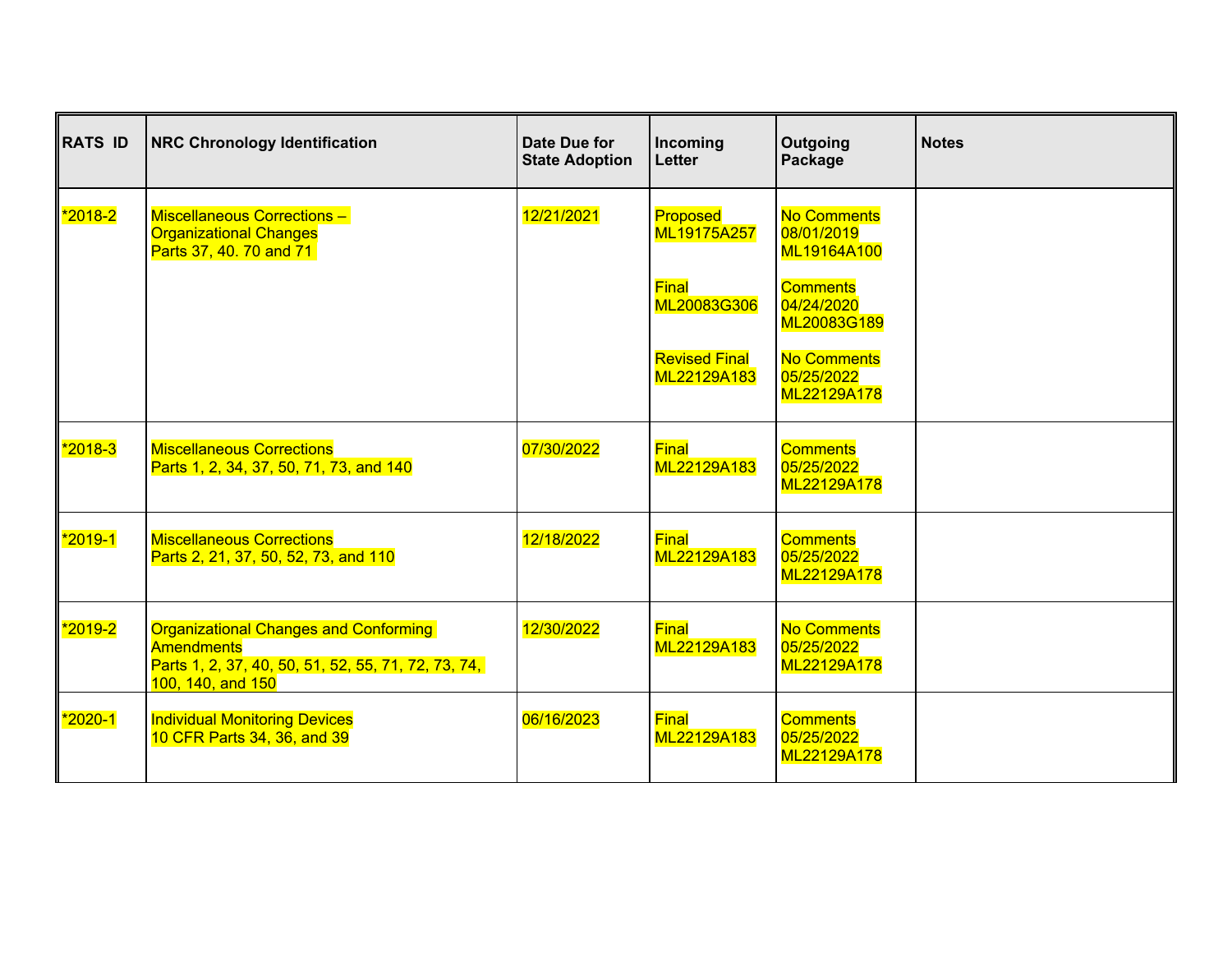| RATS ID | <b>NRC Chronology Identification</b>                                                                                                                          | Date Due for<br><b>State Adoption</b> | Incoming<br>Letter   | Outgoing<br>Package                             | <b>Notes</b>                                      |
|---------|---------------------------------------------------------------------------------------------------------------------------------------------------------------|---------------------------------------|----------------------|-------------------------------------------------|---------------------------------------------------|
| *2020-2 | <b>Social Security Number Fraud Prevention</b><br>10 CFR Parts 9 and 35                                                                                       | 08/17/2023                            | Final<br>ML22129A183 | <b>No Comments</b><br>05/25/2022<br>ML22129A178 |                                                   |
| *2020-3 | <b>Miscellaneous Corrections</b><br>10 CFR Parts 1, 2, 19, 20, 21, 30, 34, 35, 40, 50,<br>51, 52, 60, 61, 62, 63, 70, 71, 72, 73, 74, 75, 76,<br>110, and 140 | 11/16/2023                            | Final<br>ML22129A183 | Comments<br>05/25/2022<br>ML22129A178           |                                                   |
| 2021-1  | <b>Miscellaneous Corrections</b><br>10 CFR Parts 2, 11, 20, 25, 32, 35, 37, 50, 52, 55,<br>70, 72, 73, 95, and 110                                            | 09/08/2024                            |                      |                                                 |                                                   |
| 2021-2  | <b>Miscellaneous Corrections</b><br>10 CFR Parts 9, 37, 40, 50, 51, 52, 55, 71, 73, and<br>110                                                                | 12/30/2024                            |                      |                                                 |                                                   |
| 2022-1  | <b>Miscellaneous Corrections</b><br>10 CFR 1, 2, 20, 30, 40, 50, 55, 70, 73, and 170                                                                          | none                                  |                      |                                                 | Provisions are not required for<br>compatibility. |

i IMPEP Team: verify that Georgia does not have any licensees subject to these regulations during each review.

<sup>&</sup>lt;sup>ii</sup> R stands for proposed changes to a final rule.